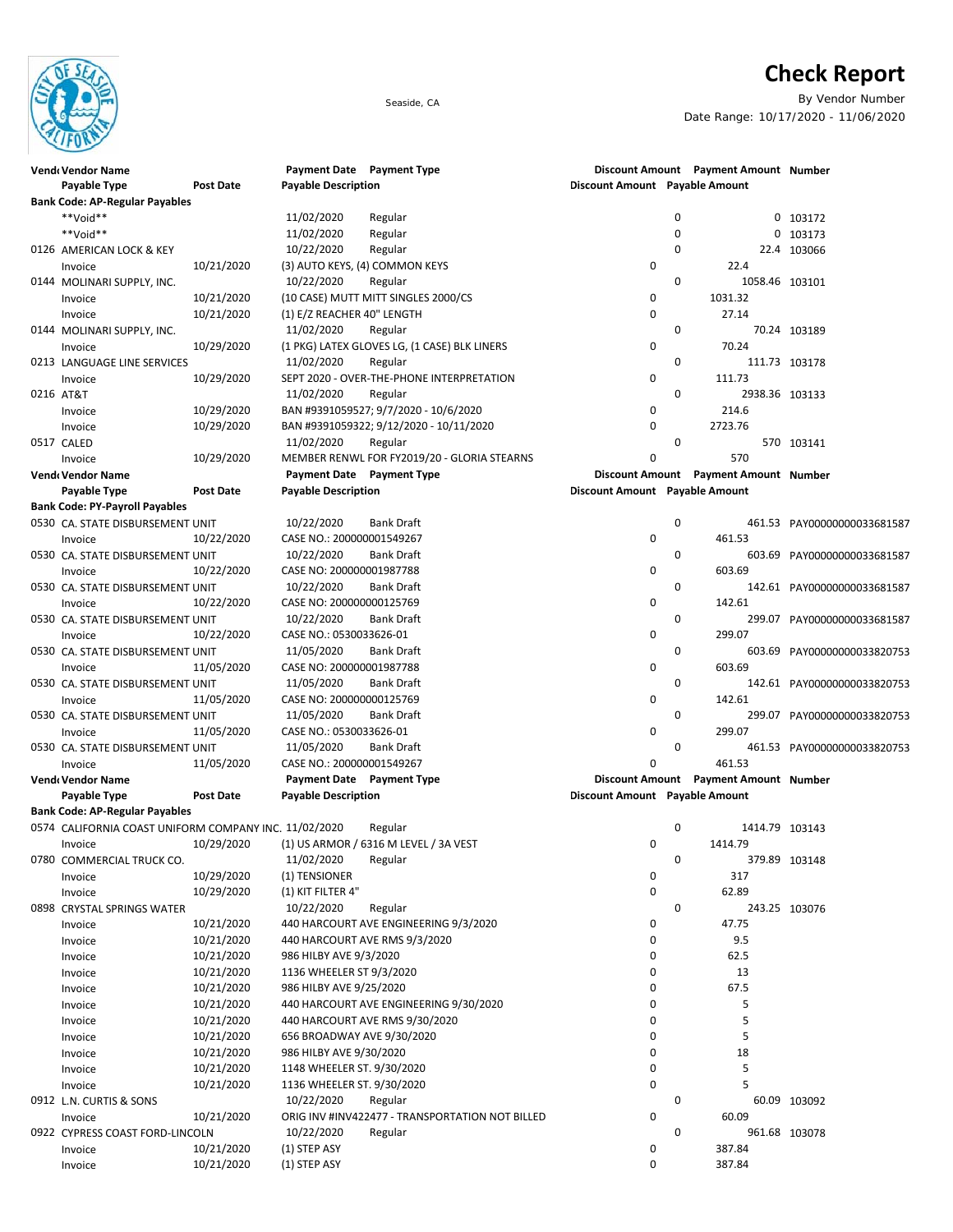| Invoice                              | 10/21/2020       | (1) CONTROL                      |                                                   | 0                                     |   | 89.07    |                |  |
|--------------------------------------|------------------|----------------------------------|---------------------------------------------------|---------------------------------------|---|----------|----------------|--|
| Invoice                              | 10/21/2020       | (1) TUBE ASY                     |                                                   | 0                                     |   | 96.93    |                |  |
| 0922 CYPRESS COAST FORD-LINCOLN      |                  | 11/02/2020                       | Regular                                           |                                       | 0 |          | 1523.99 103155 |  |
| Invoice                              | 10/29/2020       |                                  | MULTIPLE AUTOMOTIVE SUPPLIES                      | 0                                     |   | 1504.57  |                |  |
| Invoice                              | 10/29/2020       | (2) KIT - JET                    |                                                   | 0                                     |   | 19.42    |                |  |
| 0988 DEL REY CAR WASH                |                  | 10/22/2020                       | Regular                                           |                                       | 0 |          | 86 103080      |  |
|                                      | 10/21/2020       |                                  | (4) FULL SVC CAR WASHES - SEASIDE POLICE          | 0                                     |   | 86       |                |  |
| Invoice                              |                  |                                  |                                                   |                                       |   |          |                |  |
| 0988 DEL REY CAR WASH                |                  | 11/02/2020                       | Regular                                           |                                       | 0 |          | 60.5 103156    |  |
| Invoice                              | 10/29/2020       |                                  | (3) FULL SVC CAR WASHES - PUBLIC WORKS            | 0                                     |   | 60.5     |                |  |
| 1048 DOCTORS ON DUTY MEDICAL GROUP   |                  | 10/22/2020                       | Regular                                           |                                       | 0 |          | 65 103083      |  |
| Invoice                              | 10/21/2020       |                                  | (1) PUBLIC WORKS (DOT DRUGSCREEN) 9/29/20         | 0                                     |   | 32.5     |                |  |
| Invoice                              | 10/21/2020       | (1) PUBLIC WORKS 9/29/2020       |                                                   | 0                                     |   | 32.5     |                |  |
| 1224 FIRST ALARM                     |                  | 11/02/2020                       | Regular                                           |                                       | 0 |          | 194.22 103161  |  |
| Invoice                              | 10/29/2020       |                                  | POLICE DEPT MONITORING 11/1/20 - 1/31/21          | 0                                     |   | 194.22   |                |  |
| 1311 J. GARDNER & ASSOCIATES, LLC    |                  | 11/02/2020                       | Regular                                           |                                       | 0 |          | 1320.54 103176 |  |
| Invoice                              | 10/29/2020       |                                  | (20,000) STICK-ON CUSTOM OVAL JR. POLICE BADGES   | 0                                     |   | 1320.54  |                |  |
| 1352 GIRLS INC. OF THE CENTRAL COAST |                  | 11/02/2020                       | Regular                                           |                                       | 0 |          | 1242.72 103164 |  |
|                                      |                  |                                  |                                                   |                                       |   |          |                |  |
| Invoice                              | 10/29/2020       |                                  | 1 QTR, FY2020/21 - CDBG FOR AFTER SCHOOL PROG     | 0                                     |   | 1242.72  |                |  |
| 1388 GRAINGER                        |                  | 10/22/2020                       | Regular                                           |                                       | 0 |          | 316.75 103087  |  |
| Credit Memo                          | 10/05/2020       |                                  | CREDIT MEMO FOR ORIG INV #9636578586              | 0                                     |   | $-77.02$ |                |  |
| Invoice                              | 10/21/2020       | (2) ELECTRONIC MODULE, SLOAN     |                                                   | 0                                     |   | 393.77   |                |  |
| 1388 GRAINGER                        |                  | 11/02/2020                       | Regular                                           |                                       | 0 |          | 175.28 103167  |  |
| Invoice                              | 10/29/2020       |                                  | (2) DOOR KIT USE W/PLASTIC PARTITION              | 0                                     |   | 69.49    |                |  |
| Invoice                              | 10/29/2020       | (12) PLEATED AIR FILTER, 16x30x1 |                                                   | 0                                     |   | 105.79   |                |  |
| 1392 GRANITE ROCK COMPANY            |                  | 10/22/2020                       | Regular                                           |                                       | 0 |          | 193.16 103088  |  |
| Invoice                              | 10/21/2020       |                                  | TICKET #706898 / NITRILE GLOVES, S, MED           | 0                                     |   | 11.04    |                |  |
|                                      | 10/21/2020       |                                  | TICKET #735933 / (1) BLK FRAME, 2.60 TONS PLASTER | 0                                     |   | 182.12   |                |  |
| Invoice                              |                  |                                  |                                                   |                                       |   |          |                |  |
| Vend Vendor Name                     |                  | Payment Date Payment Type        |                                                   | Discount Amount Payment Amount Number |   |          |                |  |
| Payable Type                         | <b>Post Date</b> | <b>Payable Description</b>       |                                                   | Discount Amount Payable Amount        |   |          |                |  |
| 1402 GREATER VICTORY TEMPLE          |                  | 11/02/2020                       | Regular                                           |                                       | 0 |          | 1340.63 103168 |  |
| Invoice                              | 10/29/2020       |                                  | 1 QTR, FY2020/21 - CDBG FOR AFTERNOON COMM PROG   | 0                                     |   | 1340.63  |                |  |
| 1561 HOME DEPOT CREDIT SERVICES      |                  | 11/02/2020                       | Regular                                           |                                       | 0 |          | 1721.01 103171 |  |
| Invoice                              | 10/29/2020       | POMA DEPT 10/3/20                |                                                   | 0                                     |   | 25.09    |                |  |
| Invoice                              | 10/29/2020       | POMA DEPT 9/12/20                |                                                   | 0                                     |   | 3.85     |                |  |
| Invoice                              | 10/29/2020       | POMA DEPT 9/22/20                |                                                   | 0                                     |   | 20.69    |                |  |
| Invoice                              | 10/29/2020       | <b>PARKS DEPT 9/24/20</b>        |                                                   | 0                                     |   | 65.53    |                |  |
|                                      | 10/29/2020       | POMA DEPT 10/1/20                |                                                   | 0                                     |   | 24.25    |                |  |
| Invoice                              |                  |                                  |                                                   |                                       |   |          |                |  |
| Invoice                              | 10/29/2020       | STREETS DEPT 10/1/20             |                                                   | 0                                     |   | 16.33    |                |  |
| Invoice                              | 10/29/2020       | STREETS DEPT 9/11/20             |                                                   | 0                                     |   | 510.51   |                |  |
| Invoice                              | 10/29/2020       | POMA DEPT 10/1/20                |                                                   | 0                                     |   | 192.42   |                |  |
| Invoice                              | 10/29/2020       | POMA DEPT 10/1/20                |                                                   | 0                                     |   | 52.4     |                |  |
| Invoice                              | 10/29/2020       | <b>BLDG DEPT 10/1/20</b>         |                                                   | 0                                     |   | 122.9    |                |  |
| Invoice                              | 10/29/2020       | POMA DEPT 9/30/20                |                                                   | 0                                     |   | 55.65    |                |  |
| Credit Memo                          | 09/29/2020       |                                  | CREDIT MEMO FOR POMA DEPT 9/29/20                 | 0                                     |   | $-26.13$ |                |  |
| Invoice                              | 10/29/2020       | POMA DEPT 9/19/20                |                                                   | 0                                     |   | 7.07     |                |  |
| Invoice                              | 10/29/2020       | POMA DEPT 9/29/20                |                                                   | 0                                     |   | 26.13    |                |  |
| Invoice                              | 10/29/2020       | POMA DEPT 9/29/20                |                                                   | 0                                     |   | 5.74     |                |  |
|                                      |                  |                                  |                                                   |                                       |   |          |                |  |
| Invoice                              | 10/29/2020       | POMA DEPT 9/29/20                |                                                   | 0                                     |   | 20.12    |                |  |
| Invoice                              | 10/29/2020       | POMA DEPT 9/18/20                |                                                   | 0                                     |   | 23.97    |                |  |
| Invoice                              | 10/29/2020       | POMA DEPT 9/24/20                |                                                   | 0                                     |   | 1.29     |                |  |
| Invoice                              | 10/29/2020       | <b>POMA DEPT 9/4/20</b>          |                                                   | 0                                     |   | 29.21    |                |  |
| Invoice                              | 10/29/2020       | POMA DEPT 9/8/20                 |                                                   | 0                                     |   | 19.48    |                |  |
| Invoice                              | 10/29/2020       | POMA DEPT 9/28/20                |                                                   | 0                                     |   | 12.74    |                |  |
| Invoice                              | 10/29/2020       | POMA DEPT 9/17/20                |                                                   | 0                                     |   | 12.97    |                |  |
| Credit Memo                          | 09/17/2020       |                                  | CREDIT MEMO FOR POMA DEPT SUPPLIES 9/17/20        | 0                                     |   | $-21.82$ |                |  |
| Invoice                              | 10/29/2020       | POMA DEPT 9/17/20                |                                                   | 0                                     |   | 42.53    |                |  |
| Invoice                              | 10/29/2020       | <b>SEWER DEPT 9/17/20</b>        |                                                   | 0                                     |   | 28.24    |                |  |
|                                      |                  |                                  |                                                   | 0                                     |   | 21.82    |                |  |
| Invoice                              | 10/29/2020       | POMA DEPT 9/17/20                |                                                   |                                       |   |          |                |  |
| Invoice                              | 10/29/2020       | POMA DEPT 9/17/20                |                                                   | 0                                     |   | 7.94     |                |  |
| Invoice                              | 10/29/2020       | <b>BLDG DEPT 9/26/20</b>         |                                                   | 0                                     |   | 78.41    |                |  |
| Invoice                              | 10/29/2020       | POMA DEPT 9/16/20                |                                                   | 0                                     |   | 10.89    |                |  |
| Invoice                              | 10/29/2020       | POMA DEPT 9/24/20                |                                                   | 0                                     |   | 91.64    |                |  |
| Invoice                              | 10/29/2020       | POMA DEPT 9/15/20                |                                                   | 0                                     |   | 120.37   |                |  |
| Invoice                              | 10/29/2020       | <b>BLDG DEPT 9/15/20</b>         |                                                   | 0                                     |   | 22.93    |                |  |
| Invoice                              | 10/29/2020       | POMA DEPT 9/15/20                |                                                   | 0                                     |   | 8.61     |                |  |
| Invoice                              | 10/29/2020       | STREETS DEPT 9/15/20             |                                                   | 0                                     |   | 87.24    |                |  |
| 1569 HOPE SERVICES                   |                  | 10/22/2020                       | Regular                                           |                                       | 0 |          | 3679.65 103090 |  |
| Invoice                              | 10/21/2020       |                                  | SEPT 2020 - SEASIDE MAINTENANCE CREW              | 0                                     |   | 3679.65  |                |  |
|                                      |                  | 11/02/2020                       |                                                   |                                       | 0 |          |                |  |
| 1971 LIEBERT CASSIDY WHITMORE        |                  |                                  | Regular                                           |                                       |   |          | 190 103180     |  |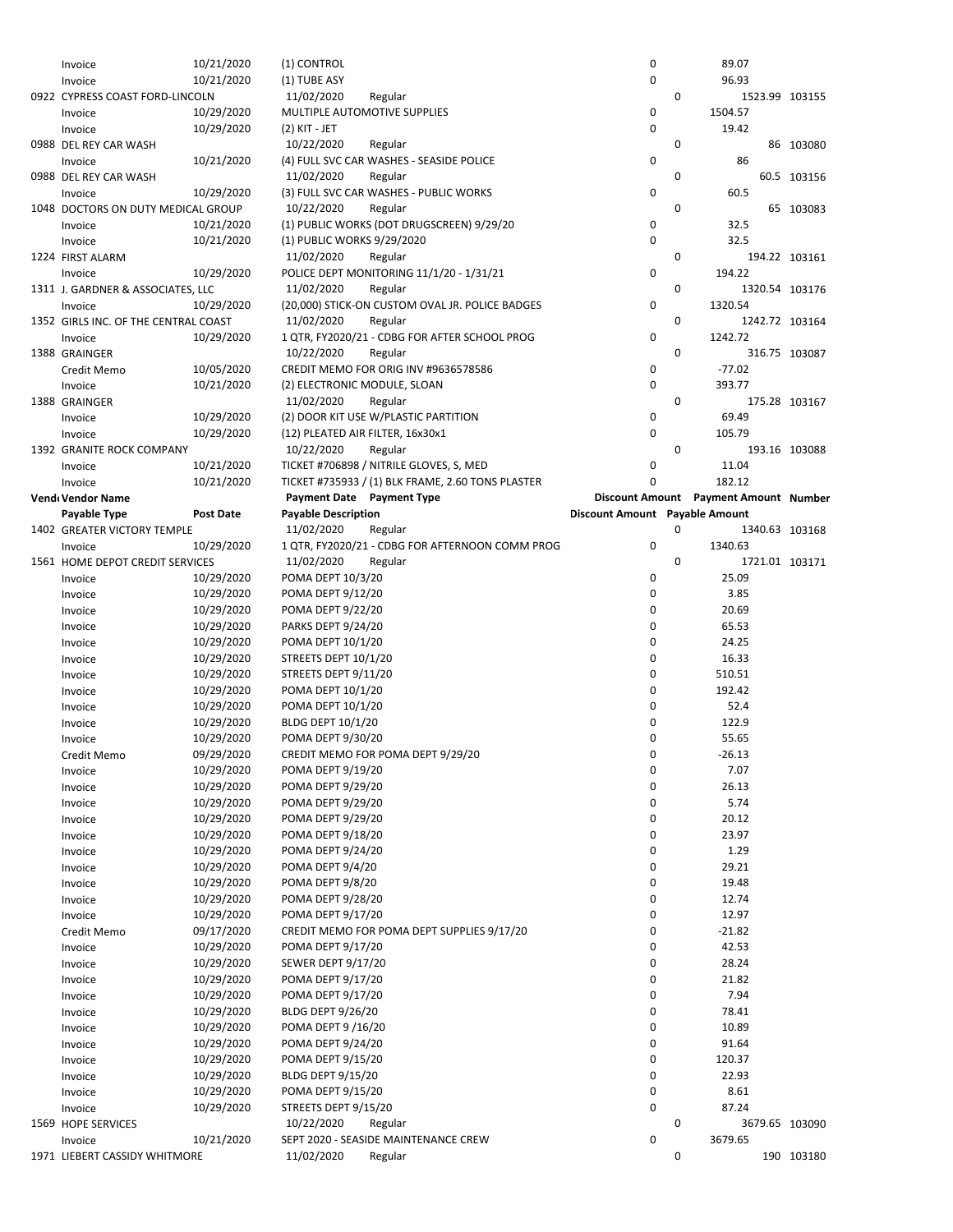| Invoice                                                | 10/29/2020       | SEPT 2020 - NEGOTIATIONS SVCS |                                                    | 0                              |             | 190                                   |               |
|--------------------------------------------------------|------------------|-------------------------------|----------------------------------------------------|--------------------------------|-------------|---------------------------------------|---------------|
| 1976 LINCOLN AQUATICS                                  |                  | 11/02/2020                    | Regular                                            |                                | 0           |                                       | 265.08 103182 |
| Invoice                                                | 10/29/2020       |                               | (8 BAG) 50# ALKALINITY FIRST SODIUM BICARBONATE    | 0                              |             | 265.08                                |               |
| 2046 M3 ENVIRONMENTAL CONSULTING LLC                   |                  | 10/22/2020                    | Regular                                            |                                | 0           |                                       | 700 103095    |
|                                                        |                  |                               |                                                    |                                |             |                                       |               |
| Invoice                                                | 10/21/2020       |                               | 1635 BROADWAY - LIMITED ASBESTOS AND LEAD SURVEY   | 0                              |             | 700                                   |               |
| 2102 MARTIN'S IRRIGATION SUPPLY, INC.                  |                  | 10/22/2020                    | Regular                                            |                                | 0           |                                       | 218.64 103096 |
| Invoice                                                | 10/21/2020       |                               | MISC IRRIGATION SUPPLIES FOR WEST BROADWAY AVE.    | 0                              |             | 140.09                                |               |
| Invoice                                                | 10/21/2020       |                               | IRRIGATION SUPPLIES FOR CUTINO PARK                | 0                              |             | 78.55                                 |               |
| 2102 MARTIN'S IRRIGATION SUPPLY, INC.                  |                  | 11/02/2020                    | Regular                                            |                                | 0           | 1080.67 103184                        |               |
| Invoice                                                | 10/29/2020       |                               | MISC SUPPLIES FOR FREMONT/DEL MONTE                | 0                              |             | 418.31                                |               |
|                                                        | 10/29/2020       |                               | (1) FEBCO 825Y 1 LEAD FREE - 1120 FREMONT          | 0                              |             | 499.52                                |               |
| Invoice                                                |                  |                               |                                                    |                                |             |                                       |               |
| Invoice                                                | 10/29/2020       |                               | (50) 1 T CAP - FREMONT - BMW SIDEWALK              | 0                              |             | 75.93                                 |               |
| Invoice                                                | 10/29/2020       |                               | (1) AQUAWISE RYE SEED 25LB BAG - WHEELER TENNIS CT | 0                              |             | 86.91                                 |               |
| Vend Vendor Name                                       |                  |                               | Payment Date Payment Type                          |                                |             | Discount Amount Payment Amount Number |               |
| Payable Type                                           | <b>Post Date</b> | <b>Payable Description</b>    |                                                    | Discount Amount Payable Amount |             |                                       |               |
| 2117 MATTESON & BEERS TOWING, LLC                      |                  | 10/22/2020                    | Regular                                            |                                | 0           |                                       | 200 103097    |
| Invoice                                                | 10/21/2020       |                               | 2012 FORD TOW FROM PACIFIC SMOG TO CITY YARD       | 0                              |             | 200                                   |               |
| 2132 MEALS ON WHEELS OF THE                            |                  | 11/02/2020                    | Regular                                            |                                | 0           | 1425.35 103186                        |               |
| Invoice                                                | 10/29/2020       |                               | QTR 1, FY2020/21 CDBG FOR HOME DELIVERED MEALS     | 0                              |             | 1425.35                               |               |
|                                                        |                  |                               |                                                    |                                | 0           |                                       |               |
| 2184 MISSION LINEN SERVICE                             |                  | 10/22/2020                    | Regular                                            |                                |             |                                       | 89.1 103099   |
| Invoice                                                | 10/21/2020       |                               | FIRE DEPT WEEKLY LAUNDRY SVC 10/8/2020             | 0                              |             | 89.1                                  |               |
| 2184 MISSION LINEN SERVICE                             |                  | 11/02/2020                    | Regular                                            |                                | 0           |                                       | 159.83 103187 |
| Invoice                                                | 10/29/2020       |                               | FIRE DEPT - WEEKLY LAUNDRY SVC 10/15/2020          | 0                              |             | 80.46                                 |               |
| Invoice                                                | 10/29/2020       |                               | FIRE DEPT - WEEKLY LAUNDRY SVC 10/22/2020          | 0                              |             | 79.37                                 |               |
| 2186 MISSION UNIFORM SERVICE                           |                  | 10/22/2020                    | Regular                                            |                                | 0           | 2232.44 103100                        |               |
| Invoice                                                | 10/21/2020       |                               | MAINT & UTILITIES UNIFORM SVC 9/25/2020            | 0                              |             | 782.81                                |               |
| Invoice                                                | 10/21/2020       |                               | MAINT & UTILITIES UNIFORM SVC 9/28/2020            | 0                              |             | 80.48                                 |               |
| Invoice                                                | 10/21/2020       |                               | MAINT & UTILITIES UNIFORM SVC 10/5/2020            | 0                              |             | 390.07                                |               |
|                                                        |                  |                               |                                                    | 0                              |             | 96.92                                 |               |
| Invoice                                                | 10/21/2020       |                               | POMA DEPT UNIFORM SVC ON 10/5/2020                 |                                |             |                                       |               |
| Invoice                                                | 10/21/2020       |                               | RECREATION DEPT UNIFORM SVC ON 10/7/2020           | 0                              |             | 130.16                                |               |
| Invoice                                                | 10/21/2020       |                               | POMA DEPT UNIFORM SVC 10/1/2020                    | 0                              |             | 32                                    |               |
| Invoice                                                | 10/21/2020       |                               | POMA DEPT UNIFORM SVC ON 10/1/2020                 | 0                              |             | 720                                   |               |
| 2186 MISSION UNIFORM SERVICE                           |                  | 11/02/2020                    | Regular                                            |                                | $\mathbf 0$ |                                       | 963.92 103188 |
| Invoice                                                | 10/29/2020       |                               | MAINT & UTILITIES UNIFORM SVC 10/12/2020           | 0                              |             | 430.08                                |               |
| Invoice                                                | 10/29/2020       |                               | POMA DEPT UNIFORM SVC 10/12/2020                   | 0                              |             | 96.92                                 |               |
| Invoice                                                | 10/29/2020       |                               | RECREATION DEPT UNIFORM SVC ON 10/14/2020          | 0                              |             | 130.16                                |               |
| Invoice                                                | 10/29/2020       |                               | POMA DEPT UNIFORM SVC 10/8/2020                    | 0                              |             | 141.11                                |               |
| Invoice                                                | 10/29/2020       |                               | FIRE DEPT - WEEKLY LAUNDRY SVC 10/20/2020          | 0                              |             | 35.49                                 |               |
|                                                        |                  |                               |                                                    | 0                              |             |                                       |               |
| Invoice                                                | 10/29/2020       |                               | RECREATION DEPT UNIFORM SVC ON 10/21/2020          |                                |             | 130.16                                |               |
| 2205 MONTEREY CO. CONVENTION & VISITOR'S BU 10/22/2020 |                  |                               | Regular                                            |                                | 0           |                                       | 13500 103103  |
| Invoice                                                | 10/21/2020       |                               | JUL - SEPT 2020 JURISDICTION IMPRVMNT INVESTMNT    | 0                              |             | 13500                                 |               |
| 2232 CITY OF MONTEREY                                  |                  | 11/02/2020                    | Regular                                            |                                | 0           | 1326.91 103146                        |               |
| Invoice                                                | 10/29/2020       |                               | REIMBURSEMENT FOR PRVNT LENOVO LAPTOP              | 0                              |             | 1326.91                               |               |
| 2234 MONTEREY BAY AIR RESOURCES DISTRICT               |                  | 11/02/2020                    | Regular                                            |                                | 0           |                                       | 354 103191    |
| Invoice                                                | 10/29/2020       |                               | PERMIT #12952A - ROSITA RD, DRO TOXICS             | 0                              |             | 354                                   |               |
| 2236 MBS BUSINESS SYSTEMS                              |                  | 10/22/2020                    | Regular                                            |                                | 0           | 1487.38 103098                        |               |
| Invoice                                                | 10/21/2020       |                               | 610 OLYMPIA AVE - BASE RATE FOR 9/28/20-10/27/20   | 0                              |             | 107.36                                |               |
|                                                        | 10/21/2020       |                               | POLICE DEPT - BASE/OVERAGE CHGS                    | 0                              |             | 1380.02                               |               |
| Invoice                                                |                  |                               |                                                    |                                |             |                                       |               |
| 2238 MONTEREY BAY PEST CONTROL                         |                  | 11/02/2020                    | Regular                                            |                                | 0           |                                       | 150 103193    |
| Invoice                                                | 10/29/2020       |                               | POLICE DEPT - MO. PEST SVC ON 10/14/2020           | 0                              |             | 90                                    |               |
| Invoice                                                | 10/29/2020       |                               | 440 HARCOURT - STORAGE SHED MO. PEST SVC 10/14/20  | 0                              |             | 60                                    |               |
| 2252 MONTEREY COUNTY D.A.'s OFFICE                     |                  | 10/22/2020                    | Regular                                            |                                | 0           | 1068.05 103104                        |               |
| Invoice                                                | 10/21/2020       |                               | ASSET FORFEITURE (DA AF# 19-28)                    | 0                              |             | 1068.05                               |               |
| 2252 MONTEREY COUNTY D.A.'s OFFICE                     |                  | 11/02/2020                    | Regular                                            |                                | 0           |                                       | 2069 103195   |
| Invoice                                                | 10/29/2020       |                               | ASSET FORFEITURE - REPORT #TM1904245               | 0                              |             | 2069                                  |               |
| 2252 MONTEREY COUNTY D.A.'s OFFICE                     |                  | 11/02/2020                    | Regular                                            |                                | 0           |                                       | 1989 103196   |
| Invoice                                                | 10/29/2020       |                               | ASSET FORFEITURE - REPORT #TM1903916               | 0                              |             | 1989                                  |               |
| 2279 COUNTY OF MONTEREY IT DEPT.                       |                  | 11/02/2020                    | Regular                                            |                                | 0           |                                       | 1799.3 103153 |
|                                                        |                  |                               |                                                    |                                |             |                                       |               |
| Invoice                                                | 10/29/2020       |                               | AUG 2020 - POLICE DEPT (822) MONTHLY IT CHGS       | 0                              |             | 1352.18                               |               |
| Invoice                                                | 10/29/2020       |                               | AUG 2020 - FIRE DEPT (847) MONTHLY IT CHGS         | 0                              |             | 447.12                                |               |
| 2342 MONTEREY REGIONAL WASTE                           |                  | 11/02/2020                    | Regular                                            |                                | 0           |                                       | 465.9 103201  |
| Invoice                                                | 10/29/2020       | SCALES_SEP20_052              |                                                    | 0                              |             | 465.9                                 |               |
| Vendı Vendor Name                                      |                  |                               | Payment Date Payment Type                          |                                |             | Discount Amount Payment Amount Number |               |
| Payable Type                                           | Post Date        | <b>Payable Description</b>    |                                                    | Discount Amount Payable Amount |             |                                       |               |
| 2351 MONTEREY TIRE SERVICE                             |                  | 10/22/2020                    | Regular                                            |                                | 0           |                                       | 520.91 103108 |
| Invoice                                                | 10/21/2020       |                               | (4) FIRESTONE TRANSFORCE H/T2 10PLY TIRES          | 0                              |             | 520.91                                |               |
| 2351 MONTEREY TIRE SERVICE                             |                  | 11/02/2020                    | Regular                                            |                                | 0           | 4057.56 103204                        |               |
| Invoice                                                | 10/29/2020       |                               | (6) TIRES, MOUNTING & BALANCING                    | 0                              |             | 4057.56                               |               |
| 2666 PACIFIC TRUCK PARTS, INC.                         |                  | 10/22/2020                    | Regular                                            |                                | 0           |                                       | 962.99 103110 |
|                                                        |                  |                               |                                                    |                                |             |                                       |               |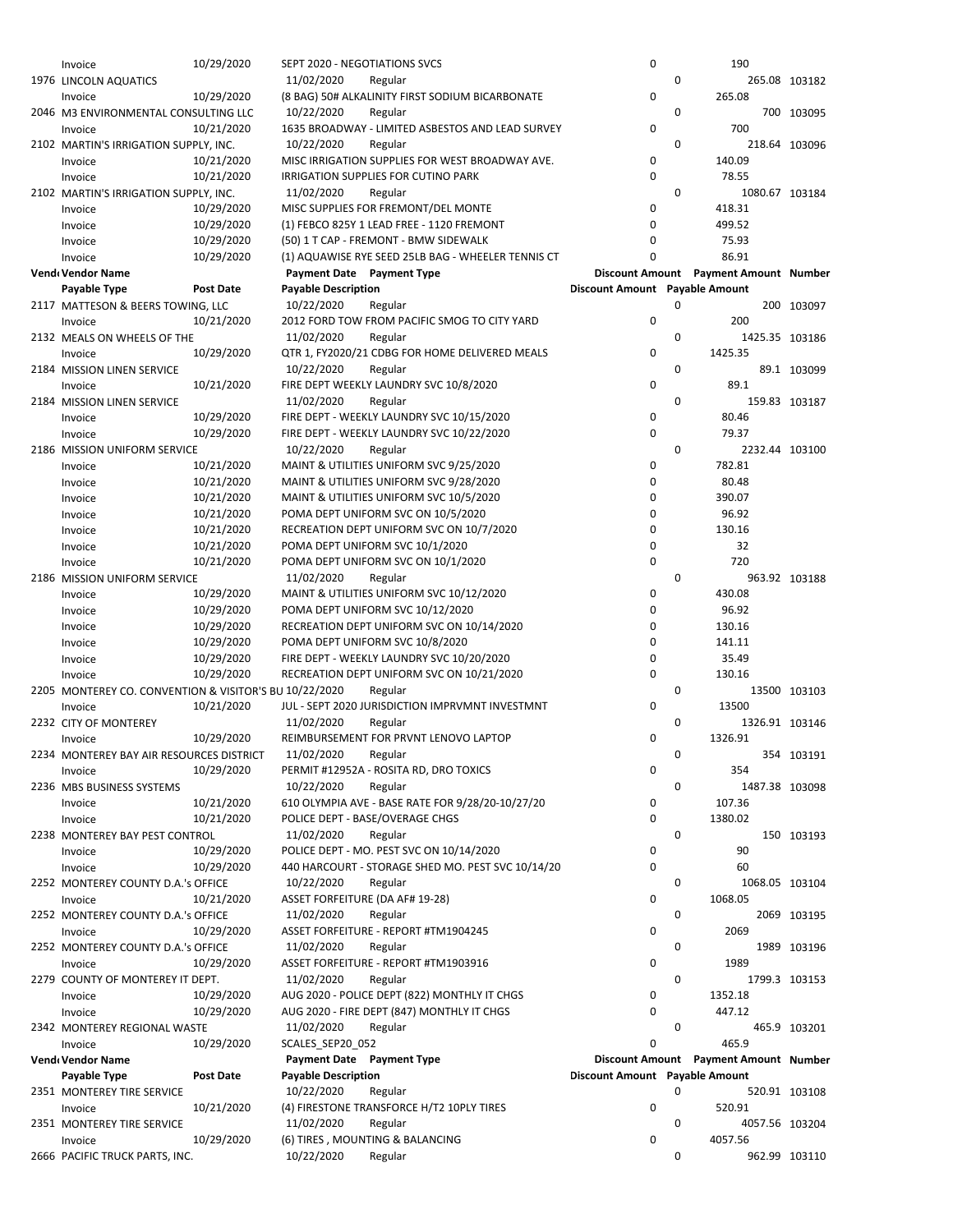| Invoice                                  | 10/21/2020               | MISC PARTS FOR EQUIP MAINT DEPT                                                     | 0                              | 962.99                                |                      |
|------------------------------------------|--------------------------|-------------------------------------------------------------------------------------|--------------------------------|---------------------------------------|----------------------|
| 2666 PACIFIC TRUCK PARTS, INC.           |                          | 11/02/2020<br>Regular                                                               | 0                              |                                       | 388.48 103206        |
| Invoice                                  | 10/29/2020               | (1) ECO-11-11X24CGRAC                                                               | 0                              | 319.65                                |                      |
| Invoice                                  | 10/29/2020               | (1) VENTED CAP                                                                      | 0                              | 68.83                                 |                      |
| 2746 PENINSULA POOL SERVICE              |                          | 10/22/2020<br>Regular                                                               | 0                              |                                       | 70.47 103111         |
| Invoice                                  | 10/21/2020               | (3) 4 GAL CASE SANI-CHLOR                                                           | $\mathbf 0$                    | 70.47                                 |                      |
| 2849 PREMIUM AUTO PARTS, INC.            |                          | 10/22/2020<br>Regular                                                               | 0                              |                                       | 813.67 103113        |
| Invoice                                  | 10/21/2020               | (1) WINDOW HOLDER                                                                   | 0                              | 26.65                                 |                      |
| Invoice                                  | 10/21/2020               | (1) BRK PAD PLAT SEMI-MET - 2000 FORD EXPEDITION                                    | 0                              | 47.72                                 |                      |
| Invoice                                  | 10/21/2020               | (2) BRK CAL W/HDW-RMFD                                                              | $\mathbf 0$                    | 123.76                                |                      |
| Invoice                                  | 10/21/2020               | (1) METRIC HEX WRENCH                                                               | 0                              | 31.13                                 |                      |
| Invoice                                  | 10/21/2020               | (3) MICRO V-BELTS                                                                   | 0                              | 200.05                                |                      |
| Invoice                                  | 10/21/2020               | (1) BRAKE HOSE                                                                      | 0                              | 127.55                                |                      |
| Invoice                                  | 10/21/2020               | (1) INTAKE MANIFOLD - 2001 FORD CROWN VICTORIA                                      | 0                              | 215.67                                |                      |
| Invoice                                  | 10/21/2020               | (2) LIFT SUPPORT - 2001 FORD CROWN VICTORIA                                         | $\mathbf 0$                    | 41.14                                 |                      |
| 2849 PREMIUM AUTO PARTS, INC.            |                          | 11/02/2020<br>Regular                                                               | 0                              |                                       | 661.11 103207        |
| Invoice                                  | 10/29/2020               | (1) AC HOSE ASSEMBLY, (1) AC COMP W/CLUTCH                                          | 0                              | 322.57                                |                      |
| Invoice                                  | 10/29/2020               | (2) U JOINT - 2001 FORD CROWN VICTORIA                                              | 0                              | 38.26                                 |                      |
| Invoice                                  | 10/29/2020               | (1) BELT TENSIONER-HD, (1) BELT TENSIONER                                           | 0                              | 259.7                                 |                      |
| Invoice                                  | 10/29/2020               | (6) SPARK PLUG - 2014 FORD POLICE INTERCEPTOR                                       | 0<br>0                         | 32.45<br>8.13                         |                      |
| Invoice                                  | 10/29/2020               | (1) TIMING CVR GASKET ST - 2014 POLICE INTERCEPTR                                   |                                |                                       |                      |
| Vend Vendor Name<br>Payable Type         | <b>Post Date</b>         | Payment Date Payment Type<br><b>Payable Description</b>                             | Discount Amount Payable Amount | Discount Amount Payment Amount Number |                      |
| <b>Bank Code: PY-Payroll Payables</b>    |                          |                                                                                     |                                |                                       |                      |
| 2877 PUBLIC EMPLOYEES' RETIREMENT SYSTEM |                          | 10/30/2020<br><b>Bank Draft</b>                                                     | 0                              |                                       | 123831.25 1001694504 |
| Invoice                                  | 10/08/2020               | <b>SURVIVOR BENEFIT</b>                                                             | 0                              | 123831.25                             |                      |
| 2877 PUBLIC EMPLOYEES' RETIREMENT SYSTEM |                          | 10/30/2020<br><b>Bank Draft</b>                                                     | 0                              |                                       | 0.17 1001694504      |
| Debit Memo                               | 10/08/2020               | TRUE-UP ADJ DUE TO ROUNDING                                                         | 0                              | 0.17                                  |                      |
| Vend Vendor Name                         |                          | Payment Date Payment Type                                                           |                                | Discount Amount Payment Amount Number |                      |
| Payable Type                             | <b>Post Date</b>         | <b>Payable Description</b>                                                          | Discount Amount Payable Amount |                                       |                      |
| <b>Bank Code: AP-Regular Payables</b>    |                          |                                                                                     |                                |                                       |                      |
| 2932 DISASTER KLEENUP SPECIALISTS        |                          | 11/02/2020<br>Regular                                                               | 0                              | 1364.71 103158                        |                      |
| Invoice                                  | 10/29/2020               | AUG 2020 - ON-CALL CLEAN-UP HOMELESS                                                | 0                              | 1364.71                               |                      |
| Vend Vendor Name                         |                          | Payment Date Payment Type                                                           |                                | Discount Amount Payment Amount Number |                      |
| Payable Type                             | <b>Post Date</b>         | <b>Payable Description</b>                                                          | Discount Amount Payable Amount |                                       |                      |
| <b>Bank Code: PY-Payroll Payables</b>    |                          |                                                                                     |                                |                                       |                      |
| 3138 SEASIDE EMPLOYEES ASSN              |                          | 10/23/2020<br><b>Bank Draft</b>                                                     | 0                              |                                       | 170 9d04738b91       |
|                                          |                          |                                                                                     |                                |                                       |                      |
| Invoice                                  | 10/22/2020               | <b>DUES</b>                                                                         | 0                              | 170                                   |                      |
| 3138 SEASIDE EMPLOYEES ASSN              |                          | 10/23/2020<br><b>Bank Draft</b>                                                     | 0                              |                                       | 170 9d04738b91       |
| Invoice                                  | 10/08/2020               | <b>DUES</b>                                                                         | $\mathbf 0$                    | 170                                   |                      |
| 3153 SEASIDE MANAGEMENT ASSN             |                          | 10/23/2020<br>Bank Draft                                                            | 0                              |                                       | 20 9d04738b91        |
| Invoice                                  | 10/22/2020               | <b>DUES</b>                                                                         | 0                              | 20                                    |                      |
| 3153 SEASIDE MANAGEMENT ASSN             |                          | 10/23/2020<br><b>Bank Draft</b>                                                     | 0                              |                                       | 20 9d04738b91        |
| Invoice                                  | 10/08/2020               | <b>DUES</b>                                                                         | 0                              | 20                                    |                      |
| Vend Vendor Name                         |                          | <b>Payment Date</b> Payment Type                                                    |                                | Discount Amount Payment Amount Number |                      |
| Payable Type                             | <b>Post Date</b>         | <b>Payable Description</b>                                                          | Discount Amount Payable Amount |                                       |                      |
| <b>Bank Code: AP-Regular Payables</b>    |                          |                                                                                     |                                |                                       |                      |
| 3154 GREEN VALLEY LANSCAPE INC.          |                          | 10/22/2020<br>Regular                                                               | 0                              |                                       | 502.73 103089        |
| Invoice                                  | 10/21/2020               | (4) STIHL LUBRICANT BAR & SAW CHAIN WOODCUTTER 1 G                                  | $\mathbf 0$                    | 63.96                                 |                      |
| Invoice                                  | 10/21/2020               | (3) AUTOCUT C 26-2                                                                  | 0                              | 98.97                                 |                      |
| Invoice                                  | 10/21/2020               | (1) STIHL SAW CHAIN FILING KIT, (7) STIHL FILES                                     | 0                              | 42.9                                  |                      |
| Invoice                                  | 10/21/2020               | (10) AUTOCUT C 26-2                                                                 | 0                              | 296.9                                 |                      |
| 3307 SAME DAY SHRED                      |                          | 11/02/2020<br>Regular                                                               | 0                              |                                       | 45 103211            |
| Invoice                                  | 10/29/2020               | POLICE DEPT - 64 GAL BIN SVCD ON 9/24/2020                                          | 0                              | 45                                    |                      |
| 3319 STAPLES ADVANTAGE                   |                          | 10/22/2020<br>Regular                                                               | 0                              |                                       | 125.02 103117        |
| Invoice                                  | 10/21/2020               | MISC SUPPLIES FOR LEGAL AND FINANCE DEPTS                                           | 0                              | 48.34                                 |                      |
| Invoice                                  | 10/21/2020               | (1 BX) EXPNDBL FILE FOLDERS - LEGAL DEPT                                            | $\mathbf 0$                    | 76.68                                 |                      |
| 3319 STAPLES ADVANTAGE                   |                          | 11/02/2020<br>Regular                                                               | 0                              |                                       | 630.82 103214        |
| Invoice                                  | 10/29/2020               | POLICE DEPT - MISC SUPPLIES 9/27/20                                                 | 0<br>0                         | 91.61                                 |                      |
| Invoice                                  | 10/29/2020               | POLICE DEPT - (1 CT) DISINFECTING WIPES                                             | 0                              | 35.39                                 |                      |
| Invoice                                  | 10/29/2020               | POLICE DEPT - (2 PK) CLIPBOARDS, (1 BX) CLASP ENV                                   | 0                              | 28.41                                 |                      |
| Invoice                                  | 10/29/2020               | POLICE DEPT - (1) DRY ERASE ALUM BOARD, PIC STRIPS                                  | 0                              | 45.61<br>281.19                       |                      |
| Invoice                                  | 10/29/2020<br>10/29/2020 | POLICE DEPT - MISC SUPPLIES 10/12/2020<br>POLICE DEPT - (1) MX ERGO TRACKBALL MOUSE | 0                              | 87.39                                 |                      |
| Invoice<br>Invoice                       | 10/29/2020               | POLICE DEPT - (4) BOARD, MAG. 11x14 WHITE                                           | 0                              | 61.22                                 |                      |
| Vend Vendor Name                         |                          | Payment Date Payment Type                                                           |                                | Discount Amount Payment Amount Number |                      |
| Payable Type                             | <b>Post Date</b>         | <b>Payable Description</b>                                                          | Discount Amount Payable Amount |                                       |                      |
| <b>Bank Code: PY-Payroll Payables</b>    |                          |                                                                                     |                                |                                       |                      |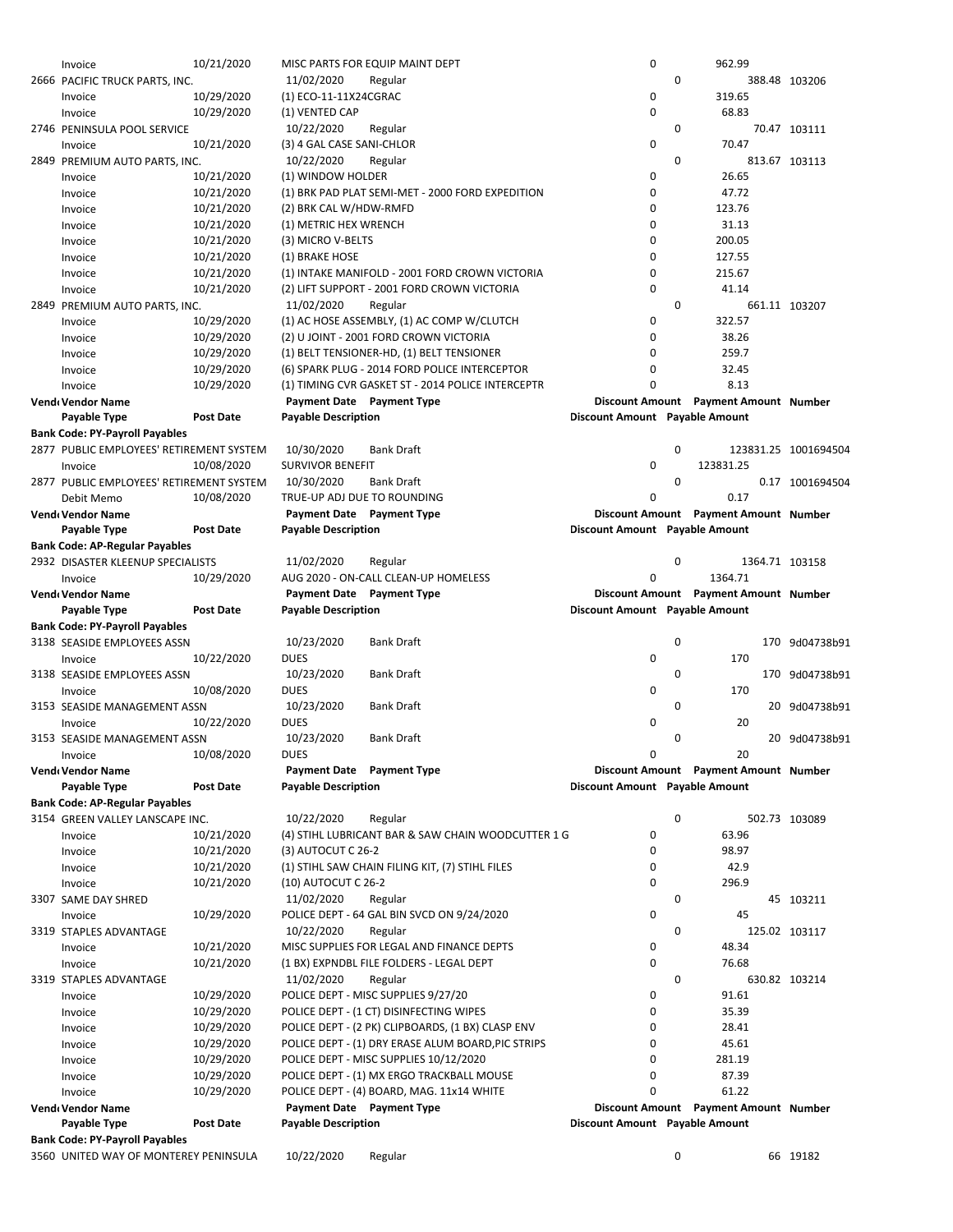| Invoice                               | 10/08/2020       | <b>EMPLOYEE CONTRIBUTIONS</b> |                                                   | 0                              |   | 33                                    |                   |
|---------------------------------------|------------------|-------------------------------|---------------------------------------------------|--------------------------------|---|---------------------------------------|-------------------|
| Invoice                               | 10/22/2020       | <b>EMPLOYEE CONTRIBUTIONS</b> |                                                   | $\mathbf 0$                    |   | 33                                    |                   |
| Vendı Vendor Name                     |                  |                               | Payment Date Payment Type                         |                                |   | Discount Amount Payment Amount Number |                   |
|                                       | <b>Post Date</b> | <b>Payable Description</b>    |                                                   |                                |   |                                       |                   |
| Payable Type                          |                  |                               |                                                   | Discount Amount Payable Amount |   |                                       |                   |
| <b>Bank Code: AP-Regular Payables</b> |                  |                               |                                                   |                                |   |                                       |                   |
| 3786 COPWARE, INC.                    |                  | 11/02/2020                    | Regular                                           |                                | 0 |                                       | 395 103152        |
| Invoice                               | 10/29/2020       |                               | 2021 COPWARE CAL CODES - SITE LICENSE             | 0                              |   | 395                                   |                   |
| 3851 BOUND TREE MEDICAL, LLC          |                  | 10/22/2020                    | Regular                                           |                                | 0 |                                       | 43.23 103072      |
| Invoice                               | 10/21/2020       |                               | (2 BX) NITRILE GLOVES, LG, 100/BX                 | 0                              |   | 43.23                                 |                   |
| 3851 BOUND TREE MEDICAL, LLC          |                  | 11/02/2020                    | Regular                                           |                                | 0 |                                       | 1046.16 103139    |
| Invoice                               | 10/29/2020       |                               | (10 BX) NITRILE GLOVES LG 50/BX                   | 0                              |   | 97.5                                  |                   |
| Invoice                               | 10/29/2020       |                               | (2 BX) NITRILE GLOVES LG 100/BX                   | 0                              |   | 45.4                                  |                   |
| Invoice                               | 10/29/2020       |                               | (20 BX) NITRILE GLOVES LG 100/BX                  | 0                              |   | 432.42                                |                   |
| Invoice                               | 10/29/2020       |                               | (18 BX) NITRILE GLOVES LG 100/BX                  | 0                              |   | 408.64                                |                   |
|                                       | 10/29/2020       |                               | (6) HAND SANITIZER WATERLESS, 12EA/CS             | 0                              |   | 62.2                                  |                   |
| Invoice                               |                  |                               |                                                   |                                |   |                                       |                   |
| 3883 FELIPE DE JESUS OLVERA           |                  | 10/22/2020                    | Regular                                           |                                | 0 |                                       | 4400 103086       |
| Invoice                               | 10/21/2020       |                               | MONTEREY RD - GRASS AND HEDGES 9/14/2020          | 0                              |   | 4400                                  |                   |
| 4040 STEPHEN BROWN ASSOCIATES, INC.   |                  | 10/22/2020                    | Regular                                           |                                | 0 |                                       | 950 103118        |
| Invoice                               | 10/21/2020       |                               | APPRAISAL -7 PARKING LOTS AT 1590 CANYN DEL REY   | 0                              |   | 950                                   |                   |
| 4059 SILKSCREEN EXPRESS               |                  | 10/22/2020                    | Regular                                           |                                | 0 |                                       | 381.64 103116     |
| Invoice                               | 10/21/2020       | (40) S/S TEES (SAFETY GREEN)  |                                                   | 0                              |   | 381.64                                |                   |
| 4169 ALBERT WEISFUSS                  |                  | 11/02/2020                    | Regular                                           |                                | 0 |                                       | 1350 103127       |
| Invoice                               | 10/29/2020       |                               | LANDSCAPE SVCS FOR (15) SEASIDE LOCATIONS         | 0                              |   | 1350                                  |                   |
| 4222 HARRIS & ASSOCIATES, INC.        |                  | 11/02/2020                    | Regular                                           |                                | 0 |                                       | 3802.5 103169     |
| Invoice                               | 10/29/2020       |                               | 8/23/20-9/26/20 COSTCO FUEL STORMWATER SVCS       | 0                              |   | 3802.5                                |                   |
| 4422 LEHR AUTO ELECTRIC               |                  | 11/02/2020                    | Regular                                           |                                | 0 |                                       | 381.67 103179     |
| Invoice                               | 10/29/2020       |                               | (1) CONTROL HEAD 21 PUSH BUTTONS + SHIPPING       | 0                              |   | 381.67                                |                   |
|                                       |                  |                               | Regular                                           |                                | 0 |                                       | 1495.39 103102    |
| 4425 MONTEREY AUTO SUPPLY             |                  | 10/22/2020                    |                                                   |                                |   |                                       |                   |
| Credit Memo                           | 09/11/2020       |                               | CREDIT MEMO FOR ORIG INV #756019                  | 0                              |   | $-161.62$                             |                   |
| Credit Memo                           | 09/22/2020       |                               | CREDIT MEMO FOR ORIG INV #759507                  | 0                              |   | $-74.63$                              |                   |
| Invoice                               | 10/21/2020       |                               | (1) WINDOW LIFT MOTOR - 2000 FORD EXPEDITION      | 0                              |   | 45.45                                 |                   |
| Invoice                               | 10/21/2020       |                               | (1) FUEL INJECTOR, NEW (1) FUEL PRES REG O-RING   | 0                              |   | 262.17                                |                   |
| Invoice                               | 10/21/2020       |                               | (1) 5W20SYNOIL, (1) 55G PLUS 32 W S WASH          | 0                              |   | 837.04                                |                   |
| Invoice                               | 10/21/2020       |                               | (1) EVAP CORE, (1) HEATER CORE                    | 0                              |   | 132.91                                |                   |
| Invoice                               | 10/21/2020       |                               | (1) CHEVY SUB MIRROR - 1988 CHEVY C2500           | 0                              |   | 40.96                                 |                   |
| Invoice                               | 10/21/2020       |                               | (1) OIL FILTER, (2) FUEL FILTR, (1) COOLANT FILTR | 0                              |   | 154.22                                |                   |
| Invoice                               | 10/21/2020       | (1) NAPAGOLD AIR FILTER       |                                                   | 0                              |   | 57.78                                 |                   |
| Invoice                               | 10/21/2020       |                               | (1) BATTERY, (1) BATTERY CHARGER                  | 0                              |   | 92.46                                 |                   |
|                                       | 10/21/2020       |                               | (1) EGR GASKET - 2001 FORD CRWN VICTORIA          | 0                              |   | 3.59                                  |                   |
| Invoice                               |                  |                               |                                                   | 0                              |   |                                       |                   |
| Invoice                               | 10/21/2020       | (4) 1GAL RTU ANTIFREEZE       |                                                   |                                |   | 48.03                                 |                   |
| Invoice                               | 10/21/2020       | (4) ROT ELC NF 50 1GL         |                                                   | 0                              |   | 57.03                                 |                   |
| 4425 MONTEREY AUTO SUPPLY             |                  | 11/02/2020                    | Regular                                           |                                | 0 |                                       | 406.41 103190     |
| Invoice                               | 10/29/2020       | (4) NAPA ANTIFREEZE GAL       |                                                   | 0                              |   | 61.14                                 |                   |
| Invoice                               | 10/29/2020       | (2) NAPA HYDRAULIC FILTER     |                                                   | 0                              |   | 18.14                                 |                   |
| Invoice                               | 10/29/2020       | $(1)$ TAPE                    |                                                   | 0                              |   | 137.47                                |                   |
| Invoice                               | 10/29/2020       | (2) HD WIPER                  |                                                   | 0                              |   | 21.39                                 |                   |
| Invoice                               | 10/29/2020       |                               | (1) IDLER PULLEY, (2) MICRO V-RIBBED BELT         | 0                              |   | 135.63                                |                   |
| Invoice                               | 10/29/2020       | (12) BRAKLEEN 50 ST. 14OZ     |                                                   | 0                              |   | 32.64                                 |                   |
| 4487 PTS COMMUNICATIONS               |                  | 11/02/2020                    | Regular                                           |                                | 0 |                                       | 12 103209         |
| Invoice                               | 10/29/2020       |                               | NOV 2020 - PAY PHONES AT OLDEMEYER CENTER         | 0                              |   | 12                                    |                   |
| 4560 CONTE'S GENERATOR SERVICE        |                  | 11/02/2020                    | Regular                                           |                                | 0 |                                       | 1846.98 103151    |
|                                       | 10/29/2020       |                               | 440 HARCOURT - ANNUAL SVC ON EMERGENCY GENERATOI  | 0                              |   | 1539.48                               |                   |
| Invoice                               |                  |                               |                                                   | 0                              |   |                                       |                   |
| Invoice                               | 10/29/2020       | FUEL DELIVERY TO CITY HALL    |                                                   |                                |   | 307.5                                 |                   |
| Vendı Vendor Name                     |                  |                               | Payment Date Payment Type                         |                                |   | Discount Amount Payment Amount Number |                   |
| Payable Type                          | <b>Post Date</b> | <b>Payable Description</b>    |                                                   | Discount Amount Payable Amount |   |                                       |                   |
| 4892 EDGES ELECTRICAL GROUP           |                  | 10/22/2020                    | Regular                                           |                                | 0 |                                       | 340.25 103084     |
| Invoice                               | 10/21/2020       |                               | (10) CONDUIT 1-IN EMT, (1) CLAMP                  | 0                              |   | 16.76                                 |                   |
| Invoice                               | 10/21/2020       |                               | (3) SQD QO130 SP-120/240V - 30A CB                | 0                              |   | 41.49                                 |                   |
| Invoice                               | 10/21/2020       |                               | (1) SQD QO220 2P-120/240V - 20A CB                | 0                              |   | 31.85                                 |                   |
| Invoice                               | 10/21/2020       |                               | MISC ELECTRICAL SUPPLIES FOR POMA DEPT            | 0                              |   | 95.66                                 |                   |
| Invoice                               | 10/21/2020       |                               | MISC ELECTRICAL SUPPLIES FOR POMA DEPT            | 0                              |   | 70.59                                 |                   |
| Invoice                               | 10/21/2020       | (35) PHIL F32T8 / ALTO 30PK   |                                                   | 0                              |   | 83.9                                  |                   |
| 4892 EDGES ELECTRICAL GROUP           |                  | 11/02/2020                    | Regular                                           |                                | 0 |                                       | 600.86 103159     |
|                                       | 10/29/2020       |                               | (1) INT-MAT ET90115CR 30A SPDT TIME SW            | 0                              |   | 600.86                                |                   |
| Invoice                               |                  |                               |                                                   |                                |   |                                       |                   |
| Vendı Vendor Name                     |                  |                               | Payment Date Payment Type                         |                                |   | Discount Amount Payment Amount Number |                   |
| Payable Type                          | <b>Post Date</b> | <b>Payable Description</b>    |                                                   | Discount Amount Payable Amount |   |                                       |                   |
| <b>Bank Code: PY-Payroll Payables</b> |                  |                               |                                                   |                                |   |                                       |                   |
| 4920 ICMA RETIREMENT TRUST-457        |                  | 10/23/2020                    | <b>Bank Draft</b>                                 |                                | 0 |                                       | 757.95 1724e6a92c |
| Invoice                               | 10/22/2020       | ICMA LOAN 11                  |                                                   | 0                              |   | 757.95                                |                   |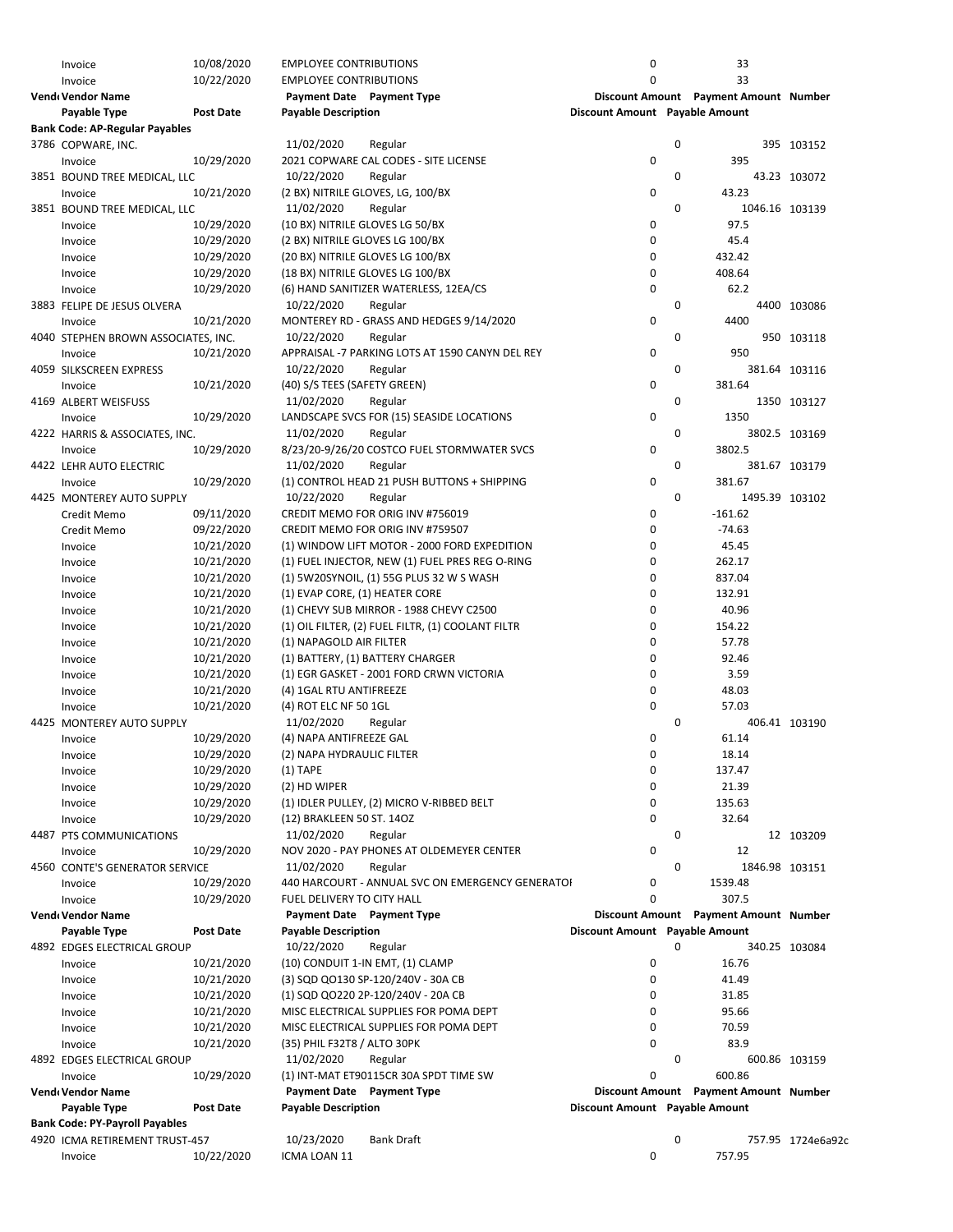| 4920 ICMA RETIREMENT TRUST-457        |                  | 10/23/2020                    | Bank Draft                                       |                                | 0           |                                       | 31669 1724e6a92c         |
|---------------------------------------|------------------|-------------------------------|--------------------------------------------------|--------------------------------|-------------|---------------------------------------|--------------------------|
| Invoice                               | 10/22/2020       | <b>CONTRIBUTIONS</b>          |                                                  | 0                              |             | 31669                                 |                          |
| 4920 ICMA RETIREMENT TRUST-457        |                  | 10/23/2020                    | <b>Bank Draft</b>                                |                                | 0           |                                       | -396.21 1724e6a92c       |
| Credit Memo                           | 10/22/2020       | <b>CONTRIBUTIONS</b>          |                                                  | 0                              |             | $-396.21$                             |                          |
| Vendı Vendor Name                     |                  | Payment Date Payment Type     |                                                  |                                |             | Discount Amount Payment Amount Number |                          |
| Payable Type                          | <b>Post Date</b> | <b>Payable Description</b>    |                                                  | Discount Amount Payable Amount |             |                                       |                          |
| <b>Bank Code: AP-Regular Payables</b> |                  |                               |                                                  |                                |             |                                       |                          |
| 5038 THE VILLAGE PROJECT, INC.        |                  | 11/02/2020                    | Regular                                          |                                | 0           |                                       | 2534.4 103217            |
| Invoice                               | 10/29/2020       |                               | 1 QTR, FY2020/21 - CDBG FOR AFTERSCHOOL PROGRAM  | 0                              |             | 2534.4                                |                          |
| Vendı Vendor Name                     |                  | Payment Date Payment Type     |                                                  |                                |             | Discount Amount Payment Amount Number |                          |
| Payable Type                          | <b>Post Date</b> | <b>Payable Description</b>    |                                                  | Discount Amount Payable Amount |             |                                       |                          |
| <b>Bank Code: PY-Payroll Payables</b> |                  |                               |                                                  |                                |             |                                       |                          |
| 5103 CALIF LAW ENFRCMNT ASSOC         |                  | 10/22/2020                    | Regular                                          |                                | $\mathbf 0$ | 1286.5 19180                          |                          |
|                                       | 08/13/2020       |                               |                                                  | 0                              |             | 31.14                                 |                          |
| Invoice                               |                  | POLICE DISABILITY             |                                                  | 0                              |             | 290.64                                |                          |
| Invoice                               | 08/13/2020       | POLICE DISABILITY             |                                                  |                                |             |                                       |                          |
| Invoice                               | 08/27/2020       | POLICE DISABILITY             |                                                  | 0                              |             | 31.11                                 |                          |
| Invoice                               | 08/27/2020       | POLICE DISABILITY             |                                                  | 0                              |             | 269.61                                |                          |
| Invoice                               | 09/10/2020       | POLICE DISABILITY             |                                                  | 0                              |             | 31.14                                 |                          |
| Invoice                               | 09/10/2020       | POLICE DISABILITY             |                                                  | 0                              |             | 290.64                                |                          |
| Invoice                               | 09/24/2020       | POLICE DISABILITY             |                                                  | 0                              |             | 31.11                                 |                          |
| Invoice                               | 09/24/2020       | POLICE DISABILITY             |                                                  | 0                              |             | 290.36                                |                          |
| Invoice                               | 08/31/2020       | ESLICK ADJ: AUG FOR SEP       |                                                  | 0                              |             | 20.75                                 |                          |
| Vendı Vendor Name                     |                  | Payment Date Payment Type     |                                                  |                                |             | Discount Amount Payment Amount Number |                          |
| Payable Type                          | <b>Post Date</b> | <b>Payable Description</b>    |                                                  | Discount Amount Payable Amount |             |                                       |                          |
| <b>Bank Code: AP-Regular Payables</b> |                  |                               |                                                  |                                |             |                                       |                          |
| 5126 CENTRAL COAST GLASS & WINDOW CO. |                  | 11/02/2020                    | Regular                                          |                                | $\mathbf 0$ | 2020.19 103145                        |                          |
| Invoice                               | 10/29/2020       |                               | 656 BROADWAY - (1) CLEAR ANODIZED PICTURE WINDOW | 0                              |             | 1986.69                               |                          |
| Invoice                               | 10/29/2020       | (1) 1/8" CLEAR ANNEALED GLASS |                                                  | 0                              |             | 33.5                                  |                          |
| Vendı Vendor Name                     |                  | Payment Date Payment Type     |                                                  |                                |             | Discount Amount Payment Amount Number |                          |
| Payable Type                          | <b>Post Date</b> | <b>Payable Description</b>    |                                                  | Discount Amount Payable Amount |             |                                       |                          |
| Bank Code: PY-Payroll Payables        |                  |                               |                                                  |                                |             |                                       |                          |
| 5144 STATE OF CALIFORNIA              |                  | 10/23/2020                    | Bank Draft                                       |                                | 0           |                                       | 20257.16 0-081-056-544   |
| Invoice                               | 10/22/2020       | <b>SIT PAYABLE</b>            |                                                  | 0                              |             | 20257.16                              |                          |
| 5144 STATE OF CALIFORNIA              |                  | 10/23/2020                    | Bank Draft                                       |                                | 0           |                                       | -410.09 0-081-056-544    |
| Credit Memo                           | 10/22/2020       | SIT PAYABLE                   |                                                  | 0                              |             | $-410.09$                             |                          |
| 5144 STATE OF CALIFORNIA              |                  | 11/06/2020                    | <b>Bank Draft</b>                                |                                | 0           |                                       | 25485.72 1-240-554-272   |
| Invoice                               | 11/05/2020       | <b>SIT PAYABLE</b>            |                                                  | 0                              |             | 25485.72                              |                          |
| 5144 STATE OF CALIFORNIA              |                  | 11/06/2020                    | <b>Bank Draft</b>                                |                                | 0           |                                       | 67.02 1-240-554-272      |
| Invoice                               | 10/22/2020       | <b>SIT PAYABLE</b>            |                                                  | 0                              |             | 67.02                                 |                          |
| Vendı Vendor Name                     |                  | <b>Payment Date</b>           | <b>Payment Type</b>                              |                                |             | Discount Amount Payment Amount Number |                          |
| Payable Type                          | <b>Post Date</b> | <b>Payable Description</b>    |                                                  | Discount Amount Payable Amount |             |                                       |                          |
| <b>Bank Code: AP-Regular Payables</b> |                  |                               |                                                  |                                |             |                                       |                          |
| 5198 GOLDEN STATE PORTABLES           |                  | 11/02/2020                    | Regular                                          |                                | 0           |                                       | 683.99 103166            |
| Invoice                               | 10/29/2020       |                               | SEPT 2020 - 440 HARCOURT OFC TRAILERS            | 0                              |             | 553.63                                |                          |
| Invoice                               | 10/29/2020       |                               | SEPT 2020 - 610 OLYMPIA CHEM TOILET              | 0                              |             | 130.36                                |                          |
| Vend Vendor Name                      |                  | Payment Date Payment Type     |                                                  |                                |             | Discount Amount Payment Amount Number |                          |
| Payable Type                          | <b>Post Date</b> | <b>Payable Description</b>    |                                                  | Discount Amount Payable Amount |             |                                       |                          |
| <b>Bank Code: PY-Payroll Payables</b> |                  |                               |                                                  |                                |             |                                       |                          |
| 5264 RABOBANK, N.A.                   |                  | 10/23/2020                    | <b>Bank Draft</b>                                |                                | 0           |                                       | -219.56 2700697          |
| Credit Memo                           | 10/22/2020       | MEDICARE PAYABLE              |                                                  | 0                              |             | $-219.56$                             |                          |
| 5264 RABOBANK, N.A.                   |                  | 10/23/2020                    | Bank Draft                                       |                                | 0           | -1078.67 2700697                      |                          |
| Credit Memo                           | 10/22/2020       | FIT PAYABLE                   |                                                  | 0                              |             | $-1078.67$                            |                          |
|                                       |                  | 10/23/2020                    | Bank Draft                                       |                                | 0           |                                       |                          |
| 5264 RABOBANK, N.A.                   | 10/22/2020       | FIT PAYABLE                   |                                                  | 0                              |             | 53466.01 2700697<br>53466.01          |                          |
| Invoice                               |                  |                               |                                                  |                                |             |                                       |                          |
| 5264 RABOBANK, N.A.                   |                  | 10/23/2020                    | <b>Bank Draft</b>                                |                                | 0           | 15808.73 2700697<br>15808.73          |                          |
| Invoice                               | 10/22/2020       | MEDICARE PAYABLE              |                                                  | 0                              |             |                                       |                          |
| 5264 RABOBANK, N.A.                   |                  | 11/06/2020                    | Bank Draft                                       |                                | 0           |                                       | 17735.04 270071113877246 |
| Invoice                               | 11/05/2020       | MEDICARE PAYABLE              |                                                  | 0                              |             | 17735.04                              |                          |
| 5264 RABOBANK, N.A.                   |                  | 11/06/2020                    | Bank Draft                                       |                                | 0           |                                       | 152.91 270071113877246   |
| Invoice                               | 10/22/2020       | FIT PAYABLE                   |                                                  | 0                              |             | 152.91                                |                          |
| 5264 RABOBANK, N.A.                   |                  | 11/06/2020                    | <b>Bank Draft</b>                                |                                | 0           |                                       | 66241.86 270071113877246 |
| Invoice                               | 11/05/2020       | FIT PAYABLE                   |                                                  | 0                              |             | 66241.86                              |                          |
| 5266 INTL ASSOC OF FIREFIGHTER        |                  | 10/23/2020                    | Bank Draft                                       |                                | 0           |                                       | 1260 9d04738b91          |
| Invoice                               | 10/08/2020       | <b>DUES</b>                   |                                                  | 0                              |             | 1260                                  |                          |
| 5266 INTL ASSOC OF FIREFIGHTER        |                  | 10/23/2020                    | Bank Draft                                       |                                | 0           |                                       | 1260 9d04738b91          |
| Invoice                               | 10/22/2020       | <b>DUES</b>                   |                                                  | 0                              |             | 1260                                  |                          |
| 5267 SEASIDE POLICE                   |                  | 10/23/2020                    | Bank Draft                                       |                                | 0           |                                       | 2100 9d04738b91          |
| Invoice                               | 10/22/2020       | <b>DUES</b>                   |                                                  | 0                              |             | 2100                                  |                          |
| 5267 SEASIDE POLICE                   |                  | 10/23/2020                    | <b>Bank Draft</b>                                |                                | 0           |                                       | 2100 9d04738b91          |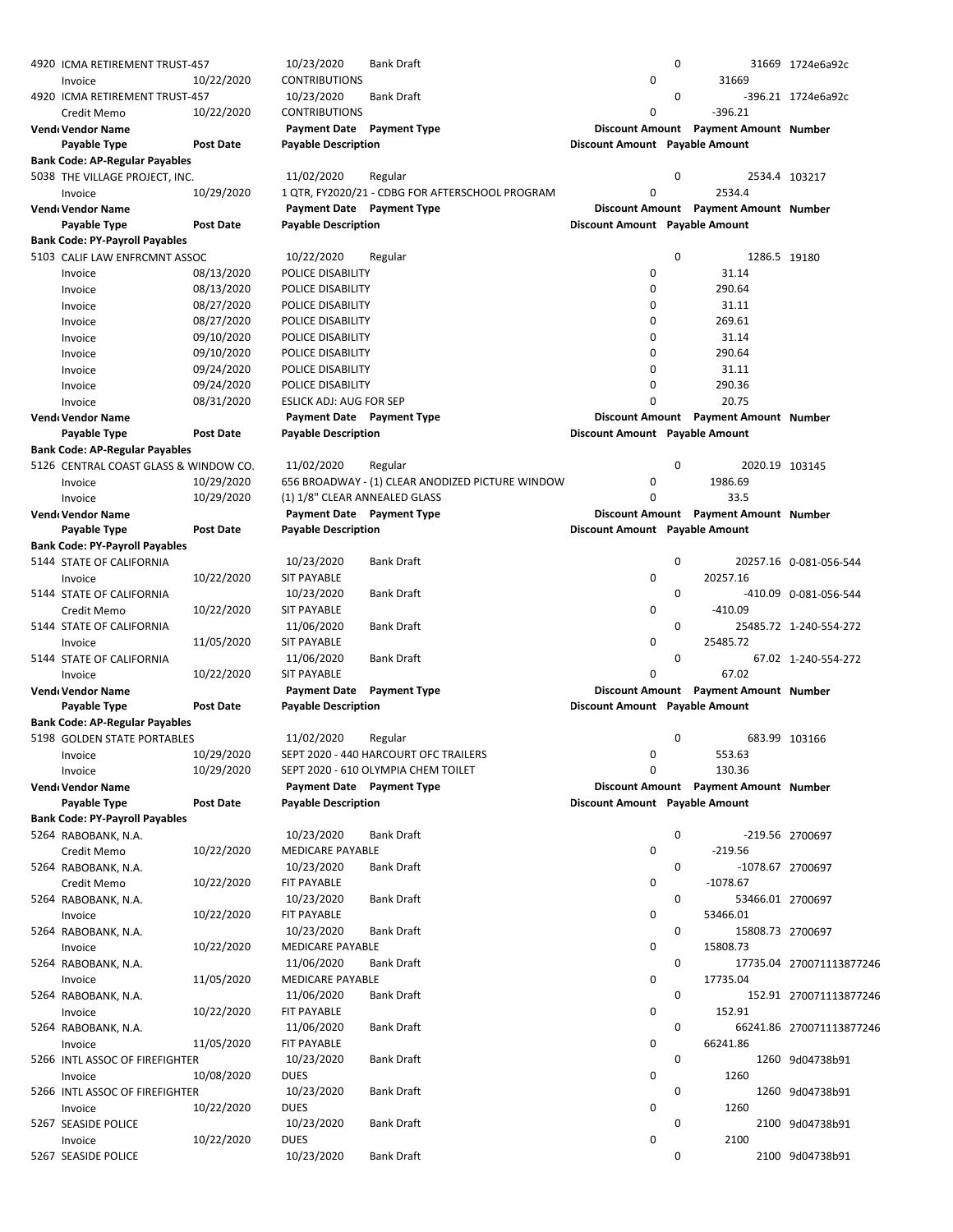| Invoice                                            | 10/08/2020       | <b>DUES</b>                       |                                                    | 0                              |   | 2100                                  |                   |
|----------------------------------------------------|------------------|-----------------------------------|----------------------------------------------------|--------------------------------|---|---------------------------------------|-------------------|
| 5462 LABORERS NATIONAL PENSION                     |                  | 10/22/2020                        | Regular                                            |                                | 0 |                                       | 8064 19181        |
| Invoice                                            | 10/08/2020       | LIUNA PENSION                     |                                                    | 0                              |   | 3744                                  |                   |
| Invoice                                            | 10/08/2020       | LIUNA PENSION POST 7/11           |                                                    | 0                              |   | 288                                   |                   |
| Invoice                                            | 10/22/2020       | LIUNA PENSION                     |                                                    | 0                              |   | 3744                                  |                   |
| Invoice                                            | 10/22/2020       | LIUNA PENSION POST 7/11           |                                                    | 0                              |   | 288                                   |                   |
| Vendı Vendor Name                                  |                  | <b>Payment Date</b> Payment Type  |                                                    |                                |   | Discount Amount Payment Amount Number |                   |
| Payable Type                                       | <b>Post Date</b> | <b>Payable Description</b>        |                                                    | Discount Amount Payable Amount |   |                                       |                   |
| Bank Code: AP-Regular Payables                     |                  |                                   |                                                    |                                |   |                                       |                   |
| 5523 ADVANCE WATER ENGINEERING, INC.               |                  | 10/22/2020                        | Regular                                            |                                | 0 |                                       | 266.25 103065     |
| Invoice                                            | 10/21/2020       |                                   | OCT 2020 - FT ORD WATER CHEM TREATMENT             | 0                              |   | 266.25                                |                   |
| 5582 O'REILLY AUTO PARTS                           |                  | 11/02/2020                        | Regular                                            |                                | 0 |                                       | 65.54 103205      |
| Invoice                                            | 10/29/2020       | (1) TIMING TOOL                   |                                                    | 0                              |   | 65.54                                 |                   |
| Invoice                                            | 10/29/2020       | (1) PULLER                        |                                                    | 0                              |   | 83.02                                 |                   |
| Credit Memo                                        | 10/29/2020       |                                   | CREDIT FOR (1) PULLER - ORIG INV #3503-493277      | 0                              |   | $-83.02$                              |                   |
| Vendı Vendor Name                                  |                  | Payment Date Payment Type         |                                                    |                                |   | Discount Amount Payment Amount Number |                   |
| Payable Type                                       | <b>Post Date</b> | <b>Payable Description</b>        |                                                    | Discount Amount Payable Amount |   |                                       |                   |
| <b>Bank Code: PY-Payroll Payables</b>              |                  |                                   |                                                    |                                |   |                                       |                   |
| 5705 PUBLIC AGENCY RETIREMENT SERVICES             |                  | 10/21/2020                        | <b>Bank Draft</b>                                  |                                | 0 |                                       | 750 8704aae9ca    |
| Invoice                                            | 10/20/2020       |                                   | AUGUST 2020 REP FEE INV# 46480                     | 0                              |   | 750                                   |                   |
| 5705 PUBLIC AGENCY RETIREMENT SERVICES             |                  | 10/21/2020                        | <b>Bank Draft</b>                                  |                                | 0 |                                       | 376.72 8704aae9ca |
| Invoice                                            | 10/20/2020       |                                   | AUGUST 2020 ARS FEE INV# 46549                     | 0                              |   | 376.72                                |                   |
| <b>Vend</b> Vendor Name                            |                  | Payment Date Payment Type         |                                                    |                                |   | Discount Amount Payment Amount Number |                   |
| Payable Type                                       | <b>Post Date</b> | <b>Payable Description</b>        |                                                    | Discount Amount Payable Amount |   |                                       |                   |
|                                                    |                  |                                   |                                                    |                                |   |                                       |                   |
| <b>Bank Code: AP-Regular Payables</b>              |                  |                                   |                                                    |                                |   |                                       |                   |
| 5854 DELLA MORA HEATING,                           |                  | 11/02/2020                        | Regular                                            |                                | 0 |                                       | 165 103157        |
| Invoice                                            | 10/29/2020       |                                   | BLDG #4468 - LABOR FOR NO HEAT TROUBLESHOOTING     | 0                              |   | 165                                   |                   |
| 5873 UNITED SITE SERVICES, INC.                    |                  | 11/02/2020                        | Regular                                            |                                | 0 | 189.68 103223                         |                   |
| Invoice                                            | 10/29/2020       |                                   | 9/30/20-10/27/20 2 STATION SINK 440 HARCOURT       | 0                              |   | 189.68                                |                   |
| 5921 MONTEREY COUNTY AUDITOR-CONTROLLER 11/02/2020 |                  |                                   | Regular                                            |                                | 0 | 1033626.68 103194                     |                   |
| Invoice                                            | 10/29/2020       |                                   | SUCCESSOR AGENCY PROPERTY SALE (2)                 | 0                              |   | 1033626.68                            |                   |
| 5969 FASTENAL COMPANY                              |                  | 10/22/2020                        | Regular                                            |                                | 0 |                                       | 419.33 103085     |
| Invoice                                            | 10/21/2020       |                                   | SEPT 2020 VENDING SUPPLIES PUBLIC WORKS            | 0                              |   | 332.59                                |                   |
| Invoice                                            | 10/21/2020       | <b>GLOVES FOR SANITATION DEPT</b> |                                                    | 0                              |   | 86.74                                 |                   |
| 5969 FASTENAL COMPANY                              |                  | 11/02/2020                        | Regular                                            |                                | 0 |                                       | 300 103160        |
| Invoice                                            | 10/29/2020       |                                   | VENDING FEE - 10/18/20 - 10/17/21                  | 0                              |   | 300                                   |                   |
| 5989 HdL COREN & CONE                              |                  | 11/02/2020                        | Regular                                            |                                | 0 |                                       | 3200 103170       |
| Invoice                                            | 10/29/2020       |                                   | CONTRACT SVCS PROP TAX: OCT-DEC 2020               | 0                              |   | 3200                                  |                   |
| 6088 MONTEREY FIRE EXTINGUISHER, INC.              |                  | 11/02/2020                        | Regular                                            |                                | 0 |                                       | 113.55 103197     |
| Invoice                                            | 10/29/2020       |                                   | (2) SERVICE 20#, (1) PARTS MISC - 1635 BROADWAY AV | 0                              |   | 113.55                                |                   |
| 6146 PROFORCE LAW ENFORCEMENT                      |                  | 11/02/2020                        | Regular                                            |                                | 0 | 1674.81 103208                        |                   |
| Invoice                                            | 10/29/2020       |                                   | MAGAZINE ASSEMBLIES/PROJECTILES                    | 0                              |   | 1674.81                               |                   |
| 6172 LEXISNEXIS RISK DATA MANGEMENT INC.           |                  | 10/22/2020                        | Regular                                            |                                | 0 |                                       | 150 103094        |
| Invoice                                            | 10/21/2020       |                                   | SEPT 2020 - MINIMUM COMMITMENT FEE                 | 0                              |   | 150                                   |                   |
| 6193 PURCHASE POWER                                |                  | 10/22/2020                        | Regular                                            |                                | 0 |                                       | 1000 103114       |
| Invoice                                            | 10/21/2020       |                                   | 9/29/2020 METER REFILL FOR POSTAGE                 | 0                              |   | 1000                                  |                   |
| 6197 U.S. BANK EQUIPMENT FINANCE                   |                  | 10/22/2020                        | Regular                                            |                                | 0 |                                       | 197.31 103120     |
| Invoice                                            | 10/21/2020       |                                   | 656 BROADWAY - COPIER LEASE DUE 11/4/2020          | 0                              |   | 197.31                                |                   |
| 6197 U.S. BANK EQUIPMENT FINANCE                   |                  | 11/02/2020                        | Regular                                            |                                | 0 |                                       | 518 103222        |
| Invoice                                            | 10/29/2020       |                                   | PD COPIERS LEASE DUE 11/12/2020                    | 0                              |   | 518                                   |                   |
| 6204 CONCERN HEALTH                                |                  | 11/02/2020                        | Regular                                            |                                | 0 |                                       | 715 103150        |
| Invoice                                            | 10/29/2020       |                                   | OCT 2020 - PER EMPLOYEE PER MO./MONTHLY BLG        | 0                              |   | 715                                   |                   |
| 6231 CSC OF SALINAS                                |                  | 10/22/2020                        | Regular                                            |                                | 0 |                                       | 213.17 103077     |
| Invoice                                            | 10/21/2020       |                                   | (27) CLOTH COVER AIR BRAKE HOSE + OTHER MISC       | 0                              |   | 213.17                                |                   |
| 6231 CSC OF SALINAS                                |                  | 11/02/2020                        | Regular                                            |                                | 0 |                                       | 258.74 103154     |
| Invoice                                            | 10/29/2020       |                                   | (3) COUPLER BODY, (3) O-RING (1) SEAL              | 0                              |   | 165.66                                |                   |
| Invoice                                            | 10/29/2020       |                                   | (3) 1/2" HYD. Q.COUPLER BODY 1/2" O-RING           | 0                              |   | 93.08                                 |                   |
| 6290 BURKE, WILLIAMS & SORENSEN, LLP               |                  | 11/02/2020                        | Regular                                            |                                | 0 |                                       | 247.5 103140      |
| Invoice                                            | 10/29/2020       |                                   | SEPT 2020 - LABOR RELATIONS/EMPLYMNT LAW SVCS      | 0                              |   | 247.5                                 |                   |
| 6306 GAVILAN PEST CONTROL                          |                  | 11/02/2020                        | Regular                                            |                                | 0 |                                       | 147 103163        |
|                                                    | 10/29/2020       |                                   | 986 HILBY AVE - MONTHLY PEST CONTROL 10/8/20       | 0                              |   | 87                                    |                   |
| Invoice                                            | 10/29/2020       |                                   |                                                    | 0                              |   | 60                                    |                   |
| Invoice                                            |                  |                                   | 220 COE AVE - GENERAL PEST SVC 10/6/2020           |                                | 0 |                                       |                   |
| 6379 MARINA COAST WATER DISTRICT                   |                  | 11/02/2020                        | Regular                                            |                                |   | 2191.11 103183                        |                   |
| Invoice                                            | 10/29/2020       |                                   | (2) SEASIDE ACCTS 9/1/2020 - 9/30/2020             | 0                              |   | 2191.11                               |                   |
| 6553 COMCAST                                       |                  | 10/22/2020                        | Regular                                            |                                | 0 |                                       | 270.88 103074     |
| Invoice                                            | 10/21/2020       |                                   | ACCT #8155 10 027 0272432; 9/27/2020 BILL DATE     | 0                              |   | 270.88                                |                   |
| 6553 COMCAST                                       |                  | 11/02/2020                        | Regular                                            |                                | 0 |                                       | 500.01 103147     |
| Invoice                                            | 10/29/2020       |                                   | ACCT #8155 10 027 0448891; 10/12/202 BILL DATE     | 0                              |   | 500.01                                |                   |
| Vendı Vendor Name                                  |                  |                                   | Payment Date Payment Type                          |                                |   | Discount Amount Payment Amount Number |                   |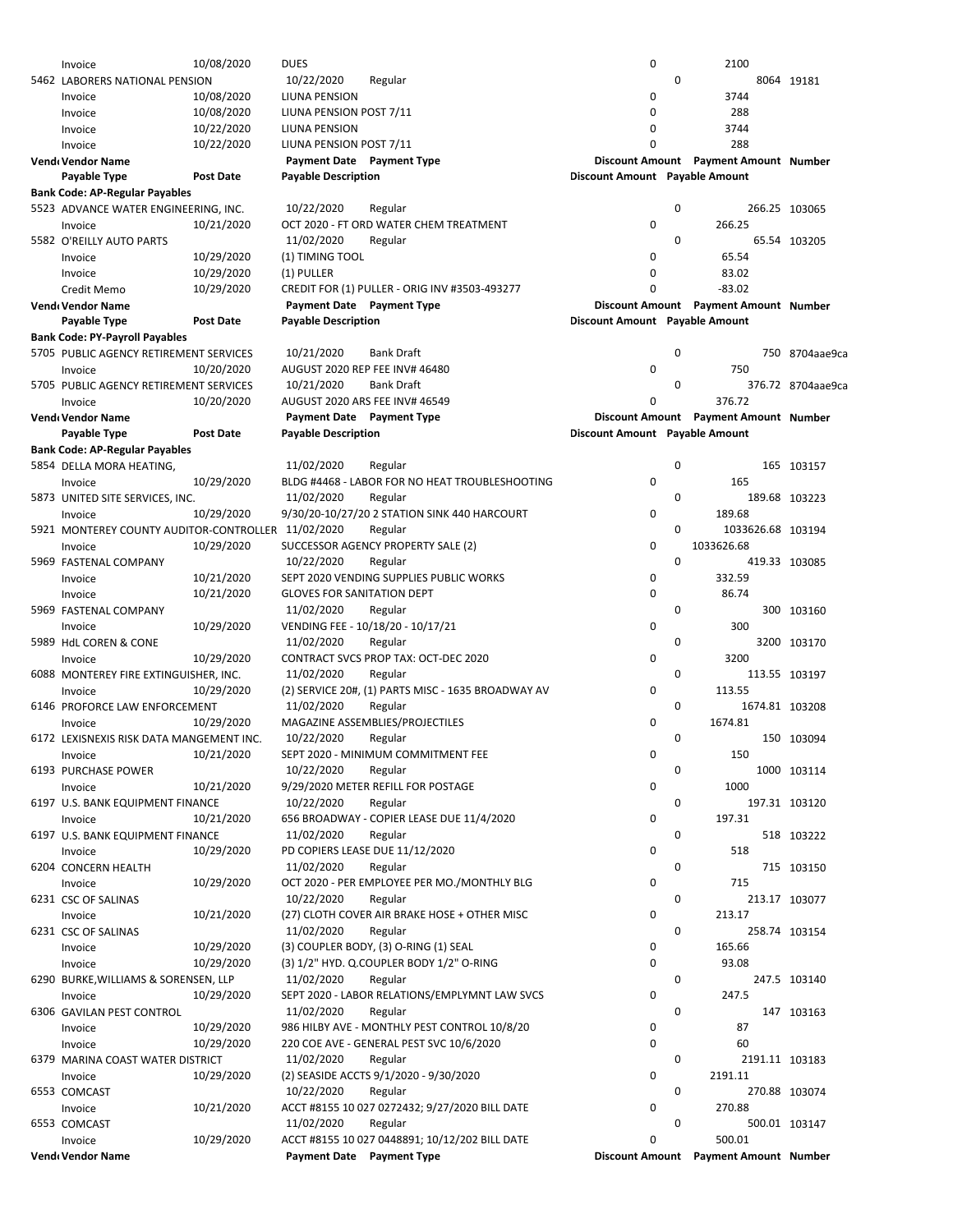| Payable Type                               | <b>Post Date</b> | <b>Payable Description</b>                       | Discount Amount Payable Amount |             |                                       |                    |
|--------------------------------------------|------------------|--------------------------------------------------|--------------------------------|-------------|---------------------------------------|--------------------|
| 6671 VERIZON WIRELESS                      |                  | 10/22/2020<br>Regular                            |                                | $\mathbf 0$ | 2033.57 103122                        |                    |
| Invoice                                    | 10/21/2020       | ACCT #742264136-00001; 9/23/2020 BILL DATE       | 0                              |             | 1022.9                                |                    |
| Invoice                                    | 10/21/2020       | ACCT #772515511-00004; 9/23/2020 BILL DATE       | $\mathbf 0$                    |             | 38.01                                 |                    |
| Invoice                                    | 10/21/2020       | ACCT #472229021-00001; 10/1/2020 BILL DATE       | 0                              |             | 650.85                                |                    |
| Invoice                                    | 10/21/2020       | ACCT #472229021-00002; 10/1/2020 BILL DATE       | $\mathbf 0$                    |             | 38.01                                 |                    |
| Invoice                                    | 10/21/2020       | ACCT #472229021-00003; 10/1/2020 BILL DATE       | 0                              |             | 333.8                                 |                    |
| Credit Memo                                | 08/24/2020       | CREDIT MEMO FROM LAST INVOICE PAID               | $\mathbf 0$                    |             | $-50$                                 |                    |
|                                            |                  |                                                  |                                | 0           |                                       |                    |
| 6747 AT&T MOBILITY                         |                  | 11/02/2020<br>Regular                            |                                |             |                                       | 768.43 103134      |
| Invoice                                    | 10/29/2020       | ACCT #287021335618 / INV #287021335618X10162020  | 0                              |             | 409.43                                |                    |
| Invoice                                    | 10/29/2020       | ACCT #287256319516 / INV #287256319516X10162020  | $\mathbf 0$                    |             | 359                                   |                    |
| 6761 MONTEREY SIGNS, INC.                  |                  | 11/02/2020<br>Regular                            |                                | 0           |                                       | 284.05 103203      |
| Invoice                                    | 10/29/2020       | (2) ALUMINUM PD SIGNS - "PUSH BUTTON FOR POLICE" | $\mathbf 0$                    |             | 284.05                                |                    |
| 6818 DE LAGE LANDEN                        |                  | 10/22/2020<br>Regular                            |                                | 0           |                                       | 518.35 103079      |
| Invoice                                    | 10/21/2020       | OCT 2020 - MO. LEASE FOR SHARP/MXM904            | $\mathbf 0$                    |             | 518.35                                |                    |
| 6835 LANGUAGE TESTING INTL., INC           |                  | 10/22/2020                                       |                                | 0           |                                       | 179 103093         |
|                                            |                  | Regular                                          |                                |             |                                       |                    |
| Invoice                                    | 10/21/2020       | (1) SPANISH OPI, WPT BWT TEST 9/30/2020          | 0                              |             | 179                                   |                    |
| 7065 JAN ROEHL CONSULTING                  |                  | 10/22/2020<br>Regular                            |                                | 0           |                                       | 1625 103091        |
| Invoice                                    | 10/21/2020       | SEPT 2020 - CAL VIP EVALUATION SVCS              | $\mathbf 0$                    |             | 1625                                  |                    |
| 7071 AT&T                                  |                  | 10/22/2020<br>Regular                            |                                | $\mathbf 0$ |                                       | 153.18 103070      |
| Invoice                                    | 10/21/2020       | ACCT #237 841-1401 204 2; 9/28/2020 BILL DATE    | 0                              |             | 51.06                                 |                    |
| Invoice                                    | 10/21/2020       | ACCT #237 841-1412 213 0; 9/28/2020 BILL DATE    | $\mathbf 0$                    |             | 51.06                                 |                    |
| Invoice                                    | 10/21/2020       | ACCT #237 841-1403 201 6; 9/28/2020 BILL DATE    | 0                              |             | 51.06                                 |                    |
|                                            |                  | 10/22/2020                                       |                                | 0           |                                       |                    |
| 7112 ART BLACK                             |                  | Regular                                          |                                |             |                                       | 880 103069         |
| Invoice                                    | 10/21/2020       | CYPRESS COAST SUBARU - 2 GEARY PLAZA             | 0                              |             | 440                                   |                    |
| Invoice                                    | 10/21/2020       | WILSON 13D - 1608 HARDING                        | $\mathbf 0$                    |             | 440                                   |                    |
| 7112 ART BLACK                             |                  | 11/02/2020<br>Regular                            |                                | 0           |                                       | 440 103131         |
| Invoice                                    | 10/29/2020       | LYE ADDITION - 8 FAIRWAY CT.                     | $\Omega$                       |             | 440                                   |                    |
| Vendı Vendor Name                          |                  | <b>Payment Date</b> Payment Type                 |                                |             | Discount Amount Payment Amount Number |                    |
| Payable Type                               | <b>Post Date</b> | <b>Payable Description</b>                       | Discount Amount Payable Amount |             |                                       |                    |
| <b>Bank Code: PY-Payroll Payables</b>      |                  |                                                  |                                |             |                                       |                    |
| 7124 U.S. BANK N.A. - PARS ARS 457 & SRP   |                  | 10/23/2020<br><b>Bank Draft</b>                  |                                | 0           |                                       | 1250.49 61840cd838 |
|                                            |                  |                                                  |                                |             |                                       |                    |
| Invoice                                    | 10/22/2020       | PARS-ARS 457 6746022400                          | 0                              |             | 1250.49                               |                    |
| 7124   U.S. BANK N.A. - PARS ARS 457 & SRP |                  | <b>Bank Draft</b><br>10/23/2020                  |                                | 0           |                                       | 1346.68 61840cd838 |
| Invoice                                    | 10/08/2020       | PARS-ARS 457 6746022400                          | $\mathbf 0$                    |             | 1346.68                               |                    |
| 7124   U.S. BANK N.A. - PARS ARS 457 & SRP |                  | 10/23/2020<br><b>Bank Draft</b>                  |                                | 0           |                                       | 2740.81 9d1464bb73 |
| Invoice                                    | 10/22/2020       | PARS 6746022500                                  | $\mathbf 0$                    |             | 2740.81                               |                    |
| 7124   U.S. BANK N.A. - PARS ARS 457 & SRP |                  | <b>Bank Draft</b><br>10/23/2020                  |                                | $\mathbf 0$ |                                       | 2726.16 9d1464bb73 |
| Invoice                                    | 10/08/2020       | PARS 6746022500                                  | $\mathbf 0$                    |             | 2726.16                               |                    |
|                                            |                  | <b>Bank Draft</b>                                |                                | 0           |                                       | -4020 DFT0003906   |
| 7124   U.S. BANK N.A. - PARS ARS 457 & SRP |                  | 10/21/2020                                       |                                |             |                                       |                    |
| Credit Memo                                | 10/21/2020       | PARS OCTOBER 2020 EXCESS CREDIT                  | 0                              |             | $-4020$                               |                    |
| Vendı Vendor Name                          |                  | <b>Payment Date</b> Payment Type                 |                                |             | Discount Amount Payment Amount Number |                    |
| Payable Type                               | <b>Post Date</b> | <b>Payable Description</b>                       | Discount Amount Payable Amount |             |                                       |                    |
| <b>Bank Code: AP-Regular Payables</b>      |                  |                                                  |                                |             |                                       |                    |
| 7135 MONTEREY SANITARY SUPPLY, INC.        |                  | 10/22/2020<br>Regular                            |                                | 0           |                                       | 99 103107          |
| Invoice                                    | 10/21/2020       | MO. MEDICAL WASTE SVC ON 10/6/2020               | 0                              |             | 99                                    |                    |
| 7135 MONTEREY SANITARY SUPPLY, INC.        |                  | 11/02/2020<br>Regular                            |                                | 0           |                                       | 99 103202          |
| Invoice                                    | 10/29/2020       | MONTHLY MEDICAL WASTE SVC 7/14/2020              | 0                              |             | 99                                    |                    |
|                                            |                  |                                                  |                                |             |                                       |                    |
| 7137 DLB SYSTEMS ASSOCIATES, INC.          |                  | 10/22/2020<br>Regular                            |                                | 0           |                                       | 1690 103082        |
| Invoice                                    | 10/21/2020       | IBM SOFTWARE MAINT 1/4/2021 - 1/3/2022           | 0                              |             | 1690                                  |                    |
| 7173 Iconix Waterworks (US) Inc.           |                  | 11/02/2020<br>Regular                            |                                | 0           |                                       | 797.27 103174      |
| Invoice                                    | 10/29/2020       | FRAME/MANHOLE SUPPLIES                           | 0                              |             | 797.27                                |                    |
| 7191 SECURR                                |                  | 10/22/2020<br>Regular                            |                                | 0           | 5451.23 103115                        |                    |
| Invoice                                    | 10/21/2020       | (3) WASTE/RECYCLING RECEPTACLES                  | 0                              |             | 5451.23                               |                    |
| 7324 BEAR ELECTRICAL SOLUTIONS, INC.       |                  | 11/02/2020<br>Regular                            |                                | 0           |                                       | 20805 103138       |
|                                            | 10/29/2020       | SEPT 2020 - REPSONSE TRAFFIC SIGNL MAINT         | 0                              |             | 900                                   |                    |
| Invoice                                    |                  |                                                  |                                |             |                                       |                    |
| Invoice                                    | 10/29/2020       | SEPT 2020 - RESPONSE TRAFFIC SIGNL ** OMC LOC    | 0                              |             | 240                                   |                    |
| Invoice                                    | 10/29/2020       | SEPT 2020 - ROUTINE TRAFFIC SIGNL MAINT          | 0                              |             | 1785                                  |                    |
| Invoice                                    | 10/29/2020       | SEPT 2020 - ROUTINE TRAFFIC SIGNL ** OMC LOC     | 0                              |             | 190                                   |                    |
| Invoice                                    | 10/29/2020       | FREMONT TRINITY PEDESTRIAN SIGNAL MAINT. 9/30/20 | 0                              |             | 17690                                 |                    |
| Vendı Vendor Name                          |                  | Payment Date Payment Type                        |                                |             | Discount Amount Payment Amount Number |                    |
| Payable Type                               | Post Date        | <b>Payable Description</b>                       | Discount Amount Payable Amount |             |                                       |                    |
| <b>Bank Code: PY-Payroll Payables</b>      |                  |                                                  |                                |             |                                       |                    |
|                                            |                  |                                                  |                                | 0           |                                       |                    |
| 7370 UPEC, LOCAL 792                       |                  | 10/22/2020<br>Regular                            |                                |             |                                       | 1615 19183         |
| Invoice                                    | 10/08/2020       | LIUNA/UNION DUES                                 | 0                              |             | 807.5                                 |                    |
| Invoice                                    | 10/22/2020       | LIUNA/UNION DUES                                 | $\Omega$                       |             | 807.5                                 |                    |
| Vendı Vendor Name                          |                  | <b>Payment Date</b> Payment Type                 |                                |             | Discount Amount Payment Amount Number |                    |
| Payable Type                               | <b>Post Date</b> | <b>Payable Description</b>                       | Discount Amount Payable Amount |             |                                       |                    |

**Bank Code: AP‐Regular Payables**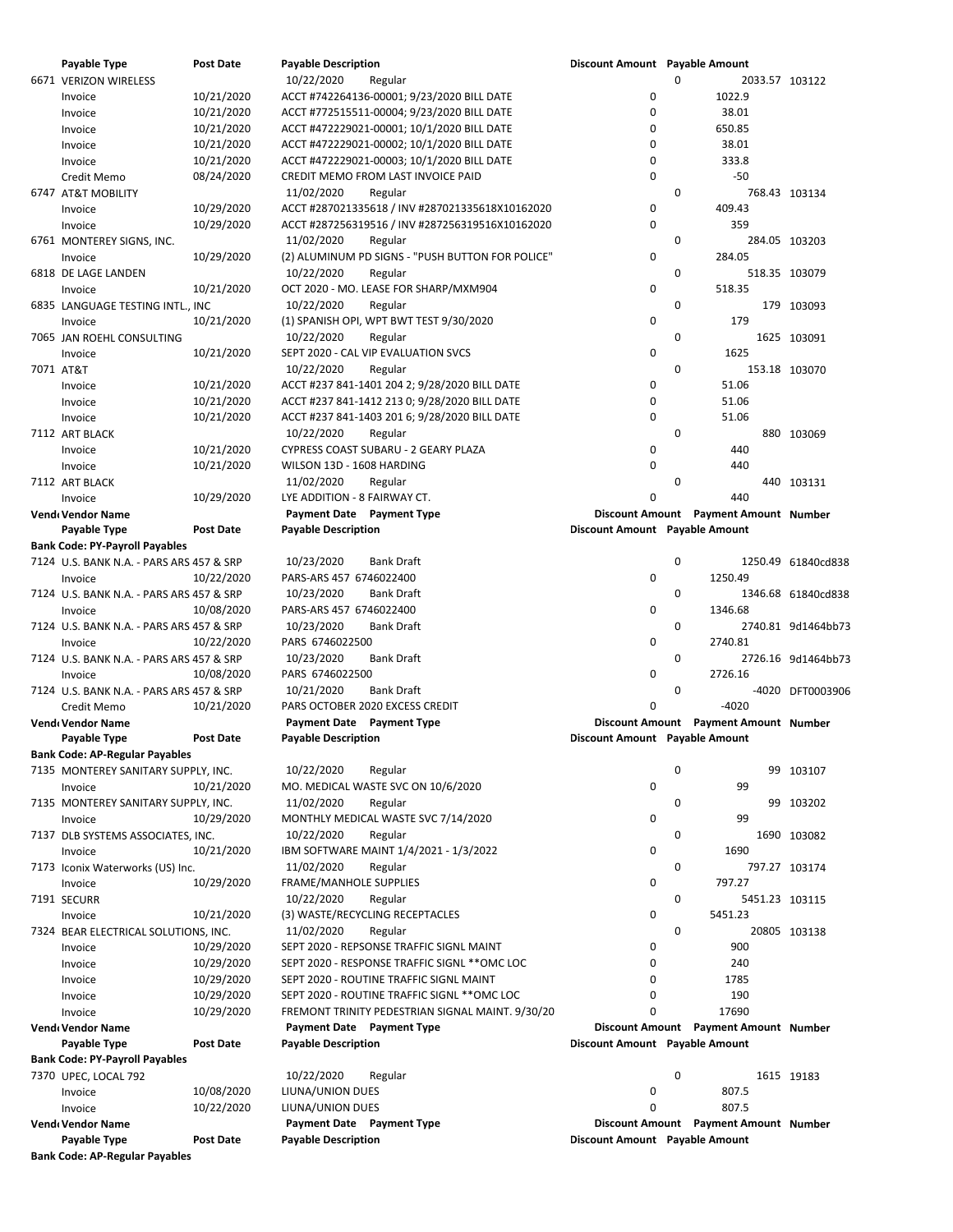| 7422 AROMAS FIREFIGHTERS ASSOCIATION                    |                  | 11/02/2020<br>Regular                           |                                | 0           |                                       | 5 103130             |
|---------------------------------------------------------|------------------|-------------------------------------------------|--------------------------------|-------------|---------------------------------------|----------------------|
| Invoice                                                 | 10/29/2020       | 6/16/20-9/15/20 (1) BLS HEALTHCARE PROVIDERS    | 0                              |             | 5                                     |                      |
| 7505 MONTEREY BAY ANALYTICAL SVCS.                      |                  | 11/02/2020<br>Regular                           |                                | 0           |                                       | 1008 103192          |
| Invoice                                                 | 10/29/2020       | (15) SAMPLES FROM SEASIDE MWS RCVD ON 9/16/2020 | 0                              |             | 852                                   |                      |
| Invoice                                                 | 10/29/2020       | (4) SAMPLES RCVD FROM SEASIDE MWS ON 10/2/2020  | $\mathbf 0$                    |             | 156                                   |                      |
| 7522 ASSOCIATION OF MONTEREY BAY AREA GOVE 11/02/2020   |                  | Regular                                         |                                | 0           |                                       | 414.5 103132         |
| Invoice                                                 | 10/29/2020       | REFUND FOR SEASIDE COMMUNITY CTR 11/18/2020     | 0                              |             | 414.5                                 |                      |
|                                                         |                  | Regular<br>11/02/2020                           |                                | $\mathbf 0$ |                                       | 642.5 103137         |
| 7883 BARTLE WELLS ASSOCIATES                            |                  |                                                 |                                |             |                                       |                      |
| Invoice                                                 | 10/29/2020       | APR-MAY 2020 - WATER CAP. FEE STUDY / JOB #545C | 0                              |             | 642.5                                 |                      |
| Vend Vendor Name                                        |                  | Payment Date Payment Type                       |                                |             | Discount Amount Payment Amount Number |                      |
| Payable Type                                            | <b>Post Date</b> | <b>Payable Description</b>                      | Discount Amount Payable Amount |             |                                       |                      |
| <b>Bank Code: PY-Payroll Payables</b>                   |                  |                                                 |                                |             |                                       |                      |
| 7975 AMERICAN FIDELITY                                  |                  | 10/26/2020<br><b>Bank Draft</b>                 |                                | 0           |                                       | 3787.07 D220104      |
| Invoice                                                 | 10/08/2020       | AF AFTER-TAX PRODUCT                            | 0                              |             | 3787.07                               |                      |
| 7975 AMERICAN FIDELITY                                  |                  | 10/26/2020<br><b>Bank Draft</b>                 |                                | 0           |                                       | 1855.25 D220104      |
| Invoice                                                 | 10/22/2020       | AF PRE-TAX PRODUCT                              | 0                              |             | 1855.25                               |                      |
|                                                         |                  | 10/26/2020<br><b>Bank Draft</b>                 |                                | 0           |                                       |                      |
| 7975 AMERICAN FIDELITY                                  |                  |                                                 |                                |             |                                       | 1855.25 D220104      |
| Invoice                                                 | 10/08/2020       | AF PRE-TAX PRODUCT                              | 0                              |             | 1855.25                               |                      |
| 7975 AMERICAN FIDELITY                                  |                  | 10/26/2020<br>Bank Draft                        |                                | $\mathbf 0$ |                                       | 3756.41 D220104      |
| Invoice                                                 | 10/22/2020       | AF AFTER-TAX PRODUCT                            | 0                              |             | 3756.41                               |                      |
| 7976 AMERICAN FIDELITY                                  |                  | 11/05/2020<br>Bank Draft                        |                                | $\mathbf 0$ |                                       | 2624.28 754494300    |
| Invoice                                                 | 10/08/2020       | AF FLEX SEC 125                                 | 0                              |             | 2624.28                               |                      |
| 7976 AMERICAN FIDELITY                                  |                  | 11/05/2020<br><b>Bank Draft</b>                 |                                | 0           |                                       | 2582.62 754494300    |
| Invoice                                                 | 10/22/2020       | AF FLEX SEC 125                                 | 0                              |             | 2582.62                               |                      |
| 7976 AMERICAN FIDELITY                                  |                  | 11/05/2020<br><b>Bank Draft</b>                 |                                | 0           |                                       | -112.5 754494300     |
|                                                         |                  | MIKESELL FLEX ADJ: DEDUCTED ON 9/10             | 0                              |             |                                       |                      |
| Credit Memo                                             | 09/10/2020       |                                                 |                                |             | $-112.5$                              |                      |
| Vend Vendor Name                                        |                  | Payment Date Payment Type                       |                                |             | Discount Amount Payment Amount Number |                      |
| Payable Type                                            | <b>Post Date</b> | <b>Payable Description</b>                      | Discount Amount Payable Amount |             |                                       |                      |
| <b>Bank Code: AP-Regular Payables</b>                   |                  |                                                 |                                |             |                                       |                      |
| 8022 JEFF K. BILLS                                      |                  | 11/02/2020<br>Regular                           |                                | 0           |                                       | 400 103177           |
| Invoice                                                 | 10/29/2020       | (1) SURE HIRE ASSESSMENT 10/19/2020             | 0                              |             | 400                                   |                      |
| 8066 FUN EXPRESS, LLC                                   |                  | 11/02/2020<br>Regular                           |                                | 0           |                                       | 913.16 103162        |
| Invoice                                                 | 10/29/2020       | MISC HALLOWEEN SUPPLIES - REC DEPT              | 0                              |             | 913.16                                |                      |
| 8273 SMILE BUSINESS PRODUCTS, INC.                      |                  | 11/02/2020<br>Regular                           |                                | 0           |                                       | 158.37 103213        |
|                                                         |                  |                                                 |                                |             |                                       |                      |
|                                                         |                  |                                                 |                                |             |                                       |                      |
| Invoice                                                 | 10/29/2020       | OCT 2020 - BASE RATE CHG FOR SHARP/MX-M904      | $\Omega$                       |             | 158.37                                |                      |
| Vend Vendor Name                                        |                  | Payment Date Payment Type                       |                                |             | Discount Amount Payment Amount Number |                      |
| Payable Type                                            | <b>Post Date</b> | <b>Payable Description</b>                      | Discount Amount Payable Amount |             |                                       |                      |
| <b>Bank Code: PY-Payroll Payables</b>                   |                  |                                                 |                                |             |                                       |                      |
| 8308 AMERICAN FIDELITY ADMINISTRATIVE SERVICI10/22/2020 |                  | Regular                                         |                                | 0           | 228.65 19179                          |                      |
| Invoice                                                 | 10/19/2020       | OCT20 ADMIN SERV FEE INV# 47809                 | 0                              |             | 228.65                                |                      |
| Vend Vendor Name                                        |                  | <b>Payment Date</b> Payment Type                |                                |             | Discount Amount Payment Amount Number |                      |
|                                                         |                  |                                                 |                                |             |                                       |                      |
| Payable Type                                            | <b>Post Date</b> | <b>Payable Description</b>                      | Discount Amount Payable Amount |             |                                       |                      |
| <b>Bank Code: AP-Regular Payables</b>                   |                  |                                                 |                                |             |                                       |                      |
| 8332 IVY SIMPSON                                        |                  | 11/02/2020<br>Regular                           |                                | 0           |                                       | 216 103175           |
| Invoice                                                 | 10/29/2020       | WEEKLY PLANT SERVICE 10/1/2020                  | 0                              |             | 216                                   |                      |
| <b>Vend</b> Vendor Name                                 |                  | Payment Date Payment Type                       |                                |             | Discount Amount Payment Amount Number |                      |
| Payable Type                                            | Post Date        | <b>Payable Description</b>                      | Discount Amount Payable Amount |             |                                       |                      |
| <b>Bank Code: PY-Payroll Payables</b>                   |                  |                                                 |                                |             |                                       |                      |
| 8378 THE HARTFORD                                       |                  | 10/19/2020<br><b>Bank Draft</b>                 |                                | 0           |                                       | 3926.13 655337501150 |
| Invoice                                                 | 09/10/2020       | PREMIUMS - MISC                                 | 0                              |             | 3926.13                               |                      |
|                                                         |                  | 10/19/2020<br><b>Bank Draft</b>                 |                                | 0           |                                       |                      |
| 8378 THE HARTFORD                                       |                  |                                                 |                                |             |                                       | 68.43 655337501150   |
| Debit Memo                                              | 09/30/2020       | NURSE LIFE/LTD ADJ ER PAID                      | 0                              |             | 68.43                                 |                      |
| 8378 THE HARTFORD                                       |                  | 11/05/2020<br><b>Bank Draft</b>                 |                                | 0           |                                       | 3917.38 659415842375 |
| Invoice                                                 | 10/08/2020       | PREMIUMS - MISC                                 | 0                              |             | 3917.38                               |                      |
| 8378 THE HARTFORD                                       |                  | 11/05/2020<br><b>Bank Draft</b>                 |                                | 0           |                                       | 17.44 659415842375   |
| Debit Memo                                              | 10/31/2020       | LIFE INS ADJ: FANENE & PULIDO                   | 0                              |             | 17.44                                 |                      |
| 8378 THE HARTFORD                                       |                  | 11/05/2020<br><b>Bank Draft</b>                 |                                | 0           |                                       | 68.49 659415842375   |
| Invoice                                                 | 10/22/2020       | PREMIUMS - MGMT                                 | 0                              |             | 68.49                                 |                      |
| Vend Vendor Name                                        |                  | Payment Date Payment Type                       |                                |             | Discount Amount Payment Amount Number |                      |
| Payable Type                                            | Post Date        | <b>Payable Description</b>                      | Discount Amount Payable Amount |             |                                       |                      |
|                                                         |                  |                                                 |                                |             |                                       |                      |
| <b>Bank Code: AP-Regular Payables</b>                   |                  |                                                 |                                |             |                                       |                      |
| 8512 CALIFORNIA TOWING & TRANSPORT                      |                  | 11/02/2020<br>Regular                           |                                | 0           |                                       | 575 103144           |
| Invoice                                                 | 10/29/2020       | 2006 FORD TAURUS / EVIDENCE, STORAGE (5 DAYS)   | 0                              |             | 575                                   |                      |
| 8526 U.S. BANK ST. PAUL                                 |                  | 10/27/2020<br>Regular                           |                                | 0           | 112400.25 103124                      |                      |
| Invoice                                                 | 10/27/2020       | ACCT #103408000/BAYONET & BLACK HORSE           | 0                              |             | 112400.25                             |                      |
| 8721 CALIFORNIA ASSOCIATION OF                          |                  | 11/02/2020<br>Regular                           |                                | 0           |                                       | 2500 103142          |
| Invoice                                                 | 10/29/2020       | 2021 AGENCY MEMBER DUES - NISHA PATEL           | 0                              |             | 2500                                  |                      |
| 8755 TRUST TWO - CORONA 1997 TRUST                      |                  | 11/02/2020<br>Regular                           |                                | 0           | 1093.34 103220                        |                      |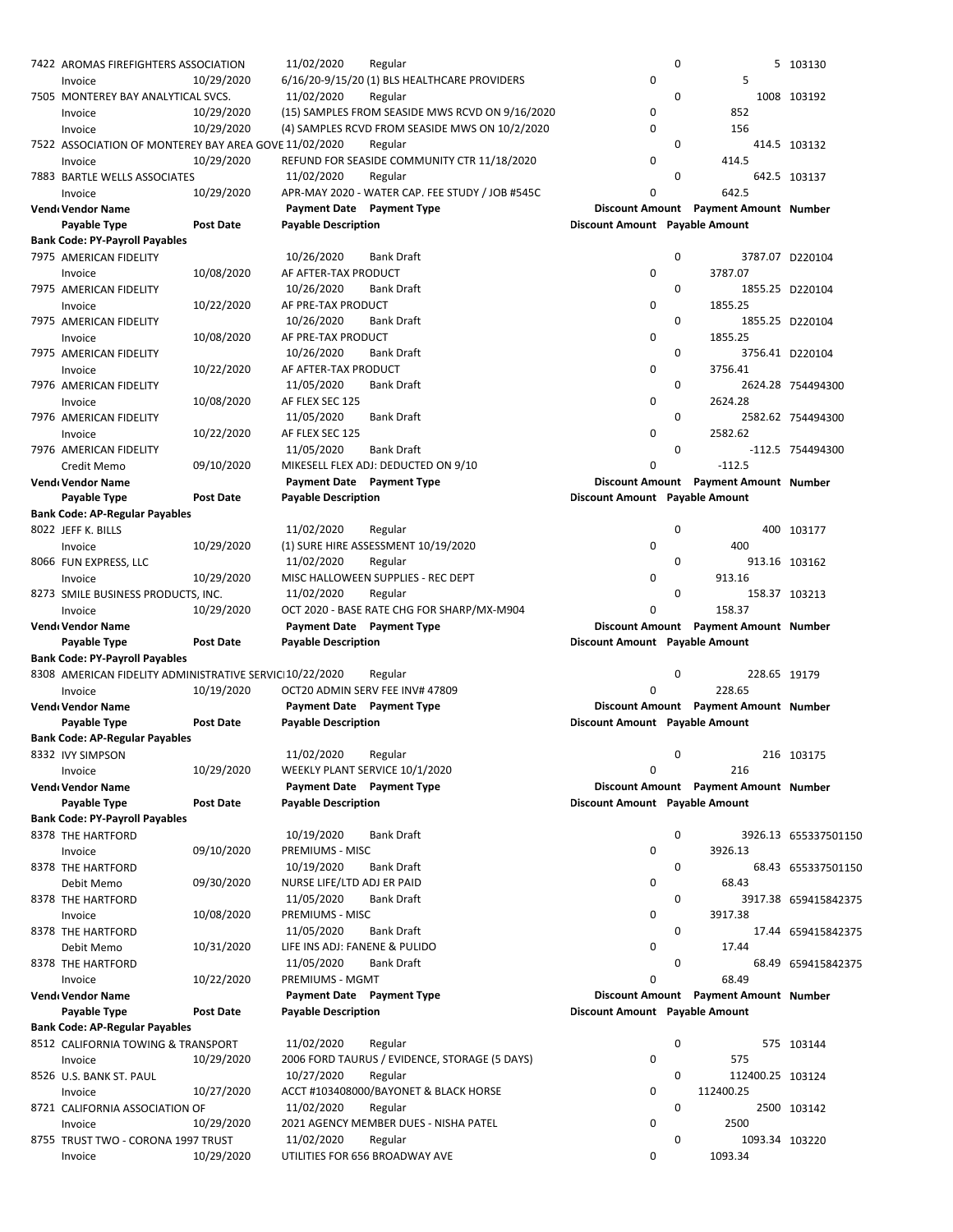| 8755 TRUST TWO - CORONA 1997 TRUST                     |            | 11/02/2020                   | Regular                                            |                                | 0           |                                              | 2730 103221    |
|--------------------------------------------------------|------------|------------------------------|----------------------------------------------------|--------------------------------|-------------|----------------------------------------------|----------------|
| Invoice                                                | 10/29/2020 |                              | NOV 2020 RENT FOR 656 BROADWAY AVENUE              | 0                              |             | 2730                                         |                |
| 8791 MONTEREY ONE WATER                                |            | 10/22/2020                   | Regular                                            |                                | 0           |                                              | 3364.11 103105 |
| Invoice                                                | 10/21/2020 |                              | MULT SEASIDE ACCTS 9/1/2020 - 10/31/2020           | 0                              |             | 3364.11                                      |                |
| 8791 MONTEREY ONE WATER                                |            | 10/22/2020                   | Regular                                            |                                | $\mathbf 0$ |                                              | 289 103106     |
| Invoice                                                | 10/21/2020 |                              | ACCT #22-000082; 8/1/2020 - 8/31/2020              | 0                              |             | 289                                          |                |
| 8791 MONTEREY ONE WATER                                |            | 11/02/2020                   | Regular                                            |                                | 0           | 10338.15 103198                              |                |
|                                                        |            |                              |                                                    | 0                              |             | 10338.15                                     |                |
| Invoice                                                | 10/29/2020 |                              | LIFT STATION MAINT APR - JUN 2020                  |                                |             |                                              |                |
| 8791 MONTEREY ONE WATER                                |            | 11/02/2020                   | Regular                                            |                                | 0           | 19870.12 103199                              |                |
| Invoice                                                | 10/29/2020 |                              | LIFT STATION MAINT JAN - MAR 2020                  | 0                              |             | 19870.12                                     |                |
| 8791 MONTEREY ONE WATER                                |            | 11/02/2020                   | Regular                                            |                                | 0           |                                              | 5998.28 103200 |
| Invoice                                                | 10/29/2020 |                              | LIFT STATION MAINT OCT-DEC 2019                    | 0                              |             | 5998.28                                      |                |
| 8886 SAGE RENEWABLES ENERGY CONSULTING, IN(11/02/2020  |            |                              | Regular                                            |                                | 0           | 13613.86 103210                              |                |
| Invoice                                                | 10/29/2020 |                              | SEPT 2020 - CONSTRUCTION SUPPORT - SOLAR PROJ      | 0                              |             | 13613.86                                     |                |
| 8980 ATHENA OCCMED                                     |            | 10/22/2020                   | Regular                                            |                                | 0           |                                              | 2720 103071    |
| Invoice                                                | 10/21/2020 |                              | (9) FIRE DEPT COVID TESTINGS 10/6/20-10/7/20       | 0                              |             | 1440                                         |                |
| Invoice                                                | 10/21/2020 |                              | (8) FIRE DEPT COVID TESTINGS 10/8/20-10/9/20       | 0                              |             | 1280                                         |                |
| 8980 ATHENA OCCMED                                     |            | 11/02/2020                   | Regular                                            |                                | 0           |                                              | 2596 103135    |
|                                                        |            |                              | (1) COVID TESTING - FIRE DEPT 10/8/2020            | 0                              |             | 160                                          |                |
| Invoice                                                | 10/29/2020 |                              |                                                    |                                |             |                                              |                |
| Invoice                                                | 10/29/2020 |                              | (3) MEDICAL EXAMS - FIRE DEPT 10/12/20 & 10/15/20  | 0                              |             | 2276                                         |                |
| Invoice                                                | 10/29/2020 |                              | (1) COVID TESTING - FIRE DEPT 10/16/2020           | 0                              |             | 160                                          |                |
| 9058 NATIONAL FIRE PROTECTION ASSOCIATION              |            | 10/22/2020                   | Regular                                            |                                | 0           |                                              | 63.97 103109   |
| Invoice                                                | 10/21/2020 |                              | (1) FIRE PREVENTION WEEK BANNER (2020)             | 0                              |             | 63.97                                        |                |
| 9095 SHI INTERNATIONAL CORP.                           |            | 11/02/2020                   | Regular                                            |                                | 0           |                                              | 3133.6 103212  |
| Invoice                                                | 10/29/2020 |                              | (80) IBM MaaS360 ESSENTIALS SUITE SUBSCRIPTION     | 0                              |             | 3133.6                                       |                |
| 9143 GOLDEN STATE EMERGENCY VEHICLE SERVICE 11/02/2020 |            |                              | Regular                                            |                                | 0           |                                              | 323.23 103165  |
| Invoice                                                | 10/29/2020 | (2) HEATER HOSES, (1) SWITCH |                                                    | 0                              |             | 323.23                                       |                |
| 9247 VERIZON CONNECT NWF INC.                          |            | 10/22/2020                   | Regular                                            |                                | $\mathbf 0$ |                                              | 1851.95 103121 |
| Invoice                                                | 10/21/2020 |                              | SEPT 2020 - MO. SVC FOR GPS DEVICES / CITY657      | 0                              |             | 1851.95                                      |                |
| 9308 A-7 AUSTIN, LTD.                                  |            | 10/22/2020                   | Regular                                            |                                | $\mathbf 0$ |                                              | 320.83 103064  |
|                                                        | 10/21/2020 |                              | 3,000 - TAN LASER "GEN ACCT" CHECKS                | 0                              |             | 320.83                                       |                |
| Invoice                                                |            |                              |                                                    |                                |             |                                              |                |
| 9347 MARY ANN McCONNELL                                |            | 11/02/2020                   | Regular                                            |                                | 0           |                                              | 300 103185     |
| Invoice                                                | 10/29/2020 |                              | (1) SEASIDE PD POLICE OFFICER 10/19/20             | 0                              |             | 300                                          |                |
| 9385 PREMIER AUTOMOTIVE OF SEASIDE, LLC                |            | 10/22/2020                   | Regular                                            |                                | 0           |                                              | 165 103112     |
|                                                        |            |                              |                                                    |                                |             |                                              |                |
| Invoice                                                | 10/22/2020 |                              | REPAIR WORK TO 2017 CHEVY TAHOE (POLICE)           | 0                              |             | 165                                          |                |
| 9409 STURDY OIL COMPANY                                |            | 11/02/2020                   | Regular                                            |                                | 0           |                                              | 5213.24 103215 |
| Invoice                                                | 10/29/2020 |                              | 2,170 GAL REG ETHANOL DLVRD ON 9/29/20             | 0                              |             | 5213.24                                      |                |
| Vend Vendor Name                                       |            |                              | Payment Date Payment Type                          |                                |             | <b>Discount Amount</b> Payment Amount Number |                |
|                                                        | Post Date  |                              |                                                    |                                |             |                                              |                |
| Payable Type                                           |            | <b>Payable Description</b>   |                                                    | Discount Amount Payable Amount | 0           |                                              |                |
| 9428 TERMINIX                                          |            | 11/02/2020                   | Regular                                            |                                |             |                                              | 157 103216     |
| Invoice                                                | 10/29/2020 |                              | 986 HILBY AVE - PEST CONTROL ON 9/24/2020          | 0                              |             | 157                                          |                |
| 9458 ANGELINA'S BAKERY DELI & CAFE                     |            | 10/22/2020                   | Regular                                            |                                | 0           |                                              | 9818 103068    |
| Invoice                                                | 10/21/2020 |                              | GREAT PLATES 10/6/20 - 10/10/20                    | 0                              |             | 9818                                         |                |
| 9458 ANGELINA'S BAKERY DELI & CAFE                     |            | 11/02/2020 Regular           |                                                    |                                | 0           |                                              | 9876 103128    |
| Invoice                                                | 10/29/2020 |                              | GREAT PLATES 10/20/20 - 10/24/20                   | 0                              |             | 9876                                         |                |
| 9458 ANGELINA'S BAKERY DELI & CAFE                     |            | 11/02/2020                   | Regular                                            |                                | 0           |                                              | 9480 103129    |
| Invoice                                                | 10/29/2020 |                              | GREAT PLATES 10/13/20 - 10/17/20                   | 0                              |             | 9480                                         |                |
| 9461 TILTHOUSE LLC                                     |            | 10/22/2020                   | Regular                                            |                                | 0           |                                              | 13064 103119   |
| Invoice                                                | 10/21/2020 |                              | GREAT PLATES 10/5/20 - 10/11/20                    | 0                              |             | 13064                                        |                |
| 9461 TILTHOUSE LLC                                     |            | 11/02/2020                   | Regular                                            |                                | 0           |                                              | 12868 103218   |
| Invoice                                                | 10/29/2020 |                              | GREAT PLATES 10/19/20 - 10/25/20                   | 0                              |             | 12868                                        |                |
| 9461 TILTHOUSE LLC                                     |            | 11/02/2020                   | Regular                                            |                                | 0           |                                              | 12536 103219   |
|                                                        |            |                              |                                                    |                                |             | 12536                                        |                |
| Invoice                                                | 10/29/2020 |                              | GREAT PLATES 10/12/20 - 10/18/20                   | 0                              |             |                                              |                |
| 9470 C & A PORTABLE POTTIES SERVICE LLC                |            | 10/22/2020                   | Regular                                            |                                | 0           |                                              | 4267.3 103073  |
| Invoice                                                | 10/21/2020 |                              | 114 COL DURHAM - 8/23/20-9/23/20 2 SINK STATIONS   | 0                              |             | 2062.55                                      |                |
| Invoice                                                | 10/21/2020 |                              | 114 COL DURHAM - 9/23/20-10/23/20 2 SINK STATIONS  | 0                              |             | 1942.55                                      |                |
| Invoice                                                | 10/21/2020 |                              | 1635 BROADWAY AVE - 9/1/20-10/20/20 1 SINK STATION | 0                              |             | 87.4                                         |                |
| Invoice                                                | 10/21/2020 |                              | 440 HARCOURT AVE 9/20/20-10/20/20 1 SINK STATION   | 0                              |             | 87.4                                         |                |
| Invoice                                                | 10/21/2020 |                              | 986 HILBY AVE 9/20/20-10/20/20 1 SINK STATION      | 0                              |             | 87.4                                         |                |
| 9486 COMPANY NURSE, LLC                                |            | 10/22/2020                   | Regular                                            |                                | 0           |                                              | 500 103075     |
| Invoice                                                | 10/21/2020 |                              | (1) MONTHLY DIGITAL SCREENING SVCS                 | 0                              |             | 500                                          |                |
| 9486 COMPANY NURSE, LLC                                |            | 11/02/2020                   | Regular                                            |                                | 0           |                                              | 500 103149     |
| Invoice                                                | 10/29/2020 |                              | MONTHLY DIGITAL SCREENING 10/24/20                 | 0                              |             | 500                                          |                |
| 9499 AMY OPPENHEIMER                                   |            | 10/22/2020                   | Regular                                            |                                | 0           |                                              | 1886.25 103067 |
| Invoice                                                | 10/21/2020 |                              | SEPT 2020 - LEGAL SVCS FOR WORKPLACE INVESTIGATION | 0                              |             | 1886.25                                      |                |
| 9500 ATHENA PROPERTIES / A&G WEALTH MANAG 11/02/2020   |            |                              | Regular                                            |                                | 0           |                                              | 1530 103136    |
| Invoice                                                | 10/29/2020 |                              | NOV 2020 RENT FOR 915 HILBY AVE STE #26            | 0                              |             | 1530                                         |                |
|                                                        |            |                              |                                                    |                                |             |                                              |                |
| 9502 DINA PARKS<br>Invoice                             | 10/21/2020 | 10/22/2020                   | Regular<br>REFUND FOR HOME OCCUPATION PERMIT       | 0                              | 0           | 71                                           | 71 103081      |